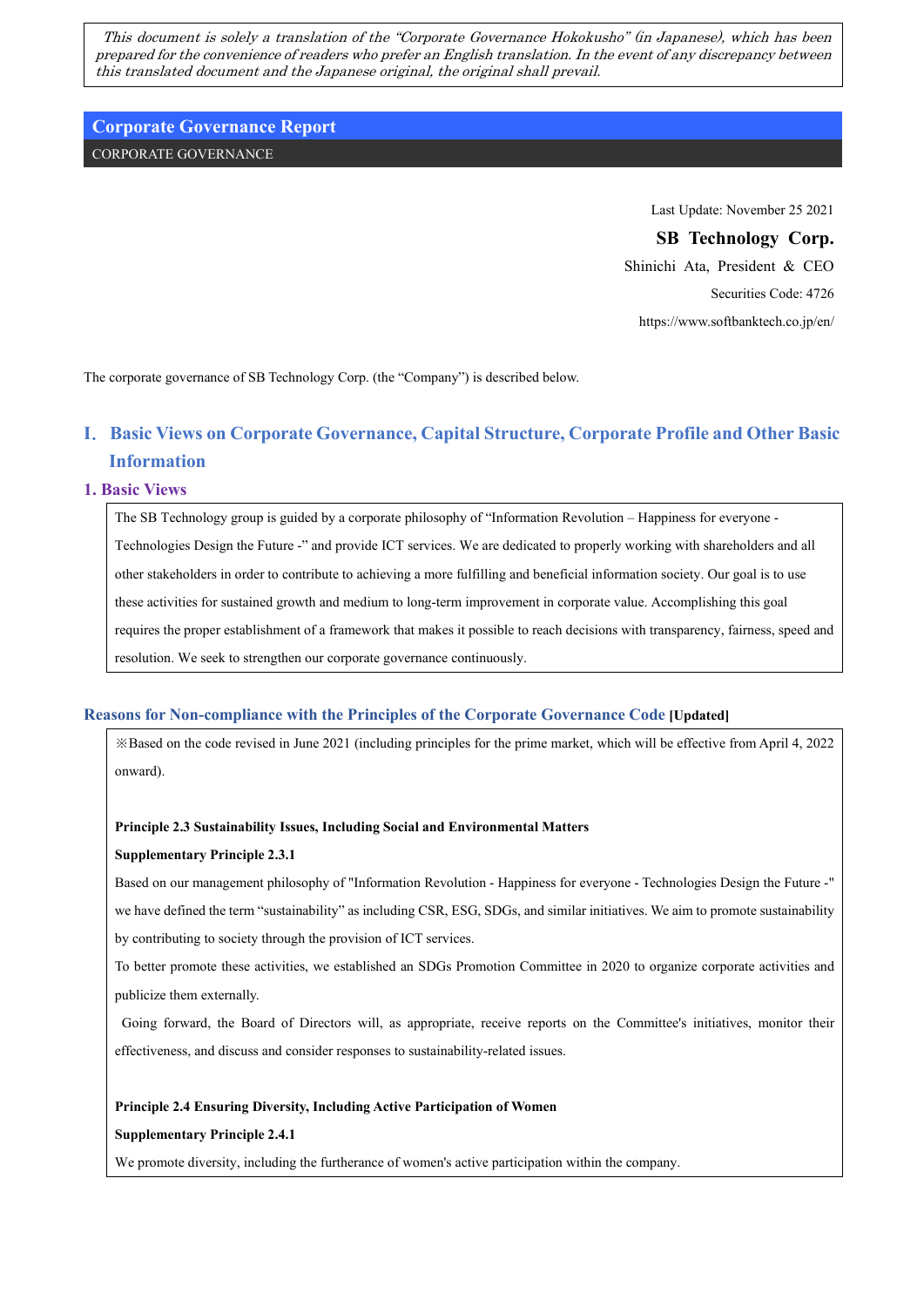As of the date of submission, female employees accounted for 17.9% of our total workforce and 7.5% of our management positions. Non-Japanese employees make up 2.8% of our workforce. With regard to the promotion of core personnel, we have introduced a personnel system called the "Mission Grade System," under which employees are promoted equally according to their roles independent of other attributes.

With regard to human resource development, our policy is to support the further growth of each individual by establishing a framework for training and human resource development systems that enable employees to independently advance their careers toward their own career goals. Based on the human resource development policy, we have prepared a system to improve the inhouse environment by providing leave for skill- and capacity-building, expenses for examinations, incentives for acquiring qualifications, and a system for employees to learn from one another. In addition, as a result of our efforts to support women's active participation in the workplace, we have been certified with the highest ranking (in a three-stage evaluation) under the Act on Promotion of Women's Participation and Advancement in the Workplace, and have received the "Kurumin" certification from the Ministry of Health, Labour and Welfare under the Act on Promotion of Support for the Development of the Next Generation recognizing efforts to create an environment that facilitates a balance between work and child-rearing for employees. Currently, we refrain from setting numerical targets for each attribute because we provide all employees with equal evaluation, education, and promotion opportunities. However, we will consider setting measurable targets as necessary based upon on the situation and in the interest of ensuring diversity.

### **Principle 3.1 Full Disclosure**

### **Supplementary Principle 3.1.3**

Since April 2019, we have adopted a vision of "Generating New Value to the World by Leading Technologies and Creativeness with Diverse Work Styles and Opportunity-full Culture." To that end, we have established global manufacturing, construction, and agriculture (public sector) as focus areas in our medium-term management plan, and have provided support using ICT services in response to social issues such as improving telecommuting efficiency as well as labor shortages and productivity improvements across various fields.

Basic ideas and main initiatives for SBT's sustainability activities are published on our corporate website:

https://www.softbanktech.co.jp/en/about/sustainability/

Going forward, as we formulate our medium-term management plan, we will evaluate and summarize the impact of climatechange-related risks and earnings opportunities on our business activities and earnings. We will then proceed with initiatives so that we can subsequently disclose them based upon the TCFD framework.

### **Principle 4.2 Roles and Responsibilities of the Board (2)**

### **Supplementary Principle 4.2.2**

We have endeavored to cooperate as appropriate with various stakeholders in the interest of contributing to the realization of a sustainable society through our business and corporate activities. Through the formulation and review of the medium-term management plan, the Board of Directors can effectively supervise the allocation of management resources—including investments in human capital and intellectual property—with an eye toward sustainable growth and the execution of strategies related to our business portfolio.

Going forward, the Board of Directors will work to formulate a basic policy on sustainability from the perspective of enhancing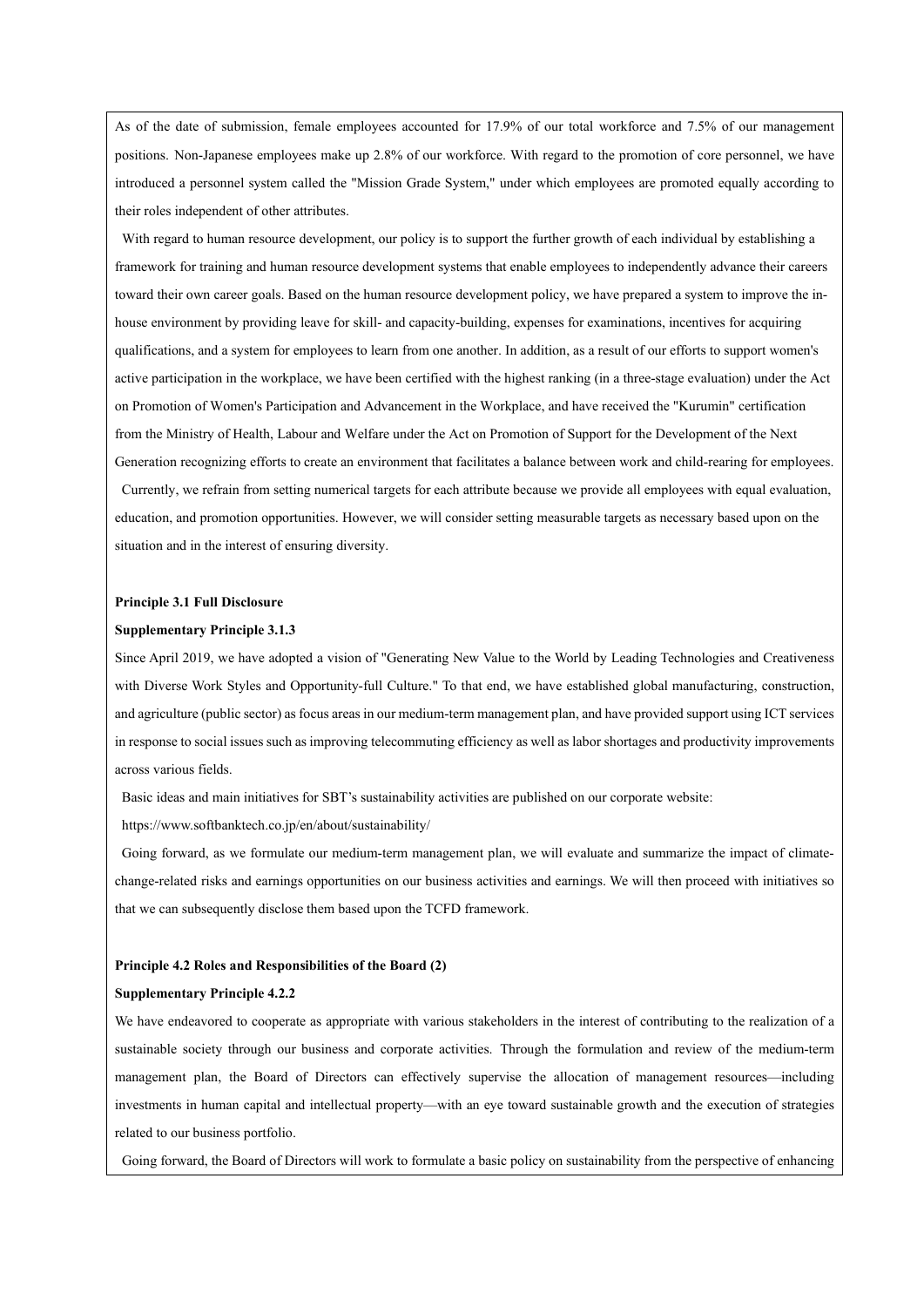our corporate value over the medium- to long-term.

### **Principle 4.8 Effective Use of Independent Directors**

We have appointed two independent outside directors (representing one-third of the board). Based on their broad experience and insight, each of the independent outside directors provides appropriate advice that contributes to the sustainable growth of the Company and the enhancement of corporate value over the medium- to long-term from an independent and objective standpoint. In the future, we will also consider appointing a majority of independent outside directors.

### **Supplementary Principle 4.8.3**

Independent outside directors do not yet comprise a majority of our Board of Directors. In the future, we will consider appointing a majority of independent outside directors to obtain their involvement and advice in an appropriate manner.

### **Principle 4.10 Use of Optional Approach**

#### **Supplementary Principle 4.10.1**

Independent outside directors do not yet comprise a majority of our Board of Directors. In the future, we will consider appointing a majority of independent outside directors to obtain their involvement and advice in an appropriate manner.

### **Principle 4.11 Preconditions for Board and Kansayaku Board Effectiveness**

Our Board of Directors is composed of executive directors who are familiar with each business, operation, or service, as well as outside directors with a wide range of experience and insight in their respective specialized fields. The Board of Directors endeavors to ensure a balanced range of knowledge, experience and abilities as a whole to effectively fulfill the roles and responsibilities of the Board of Directors in a manner taking into account diversity and appropriate scale. Although it does not currently contain any women or non-Japanese directors, our policy is to appoint excellent personnel regardless of age, gender or nationality, and we will continue to consider the possibility of appointing appropriate personnel in a timely manner as our business develops. In addition, the Board of Corporate Auditors is composed of certified public accountants, lawyers, and other specialists and experts, and one or more of these persons possess sufficient knowledge regarding finance and accounting. Every year, the Board of Directors analyzes and evaluates the effectiveness of the Board itself as a whole, with an eye toward improving its functionality going forward.

### **Supplementary Principle 4.11.1**

We define and disclose the following ideas on balance, diversity, and the scope of knowledge, experience and abilities of the Board of Directors as a whole.

"Approach to Balance, Diversity, and the Scope of Knowledge, Experience, and Capabilities of the Board of Directors as a Whole" In order to ensure the balance and diversity of knowledge, experience, and abilities of the Board of Directors as a whole, which are necessary for the sustainable growth of the Company and the enhancement of corporate value over the medium- to long-term, the Board of Directors shall select outside directors by considering their experience, insight, and expertise. The Board of Directors shall also select internal directors by comprehensively evaluating and judging from the viewpoint of the right person in the right position so that they can make appropriate and prompt decisions based on their experience, insight, expertise, and other factors,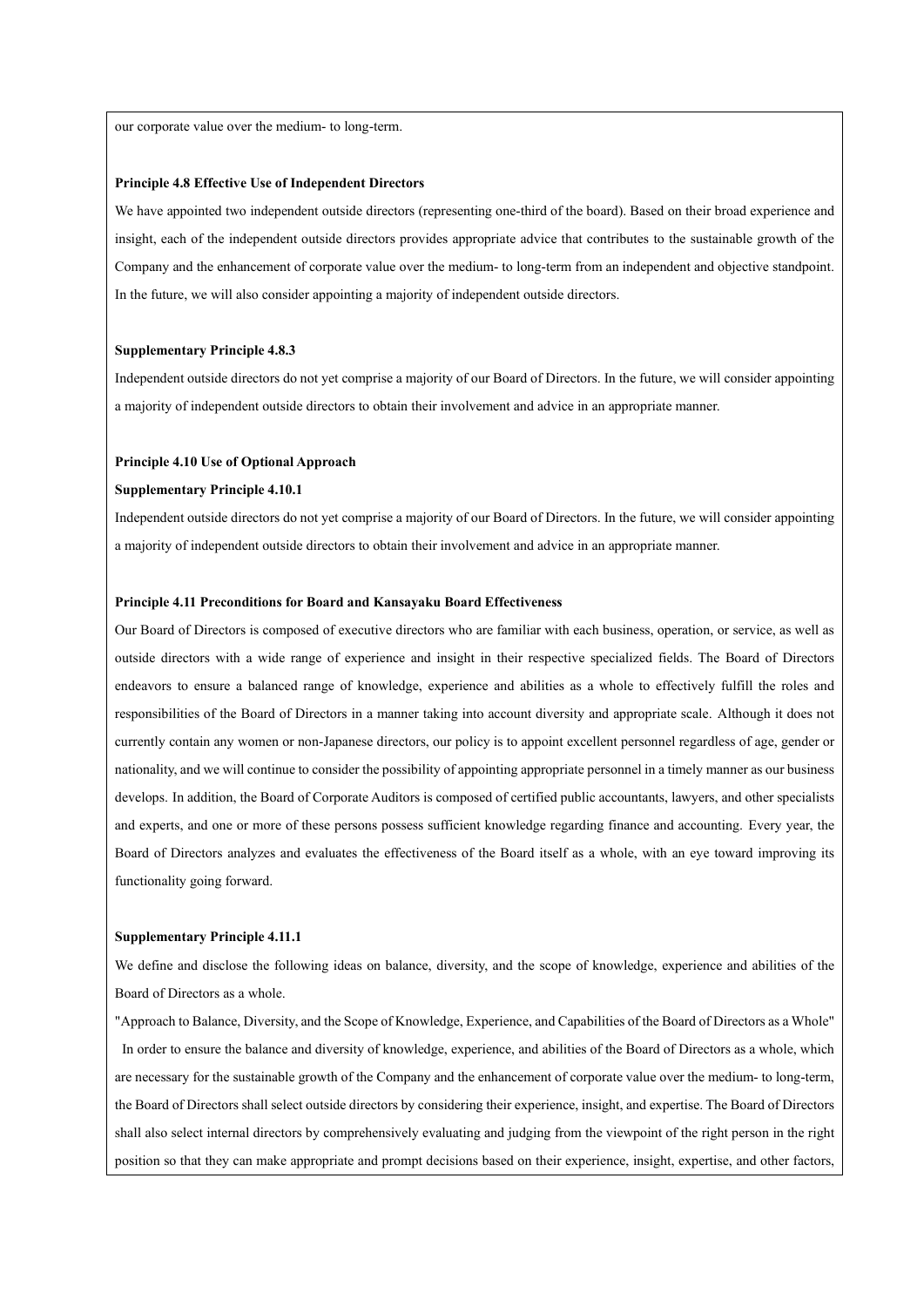while ensuring a balance that can cover the execution of business in each field of the Company. With regard to the size of the Board of Directors, assuming the delegation of authority to properly allocated executive officers, the Board of Directors shall be simplified and appropriately deliberated in order to expedite decision-making, and will be of an appropriate size for supervising the execution of business. The Articles of Incorporation stipulate that the Board of Directors shall not exceed nine officers. We will also consider the formulation of a so-called skill matrix that lists the knowledge, experience, abilities, and so forth of each director.

## **Disclosure Based on the Principles of the Corporate Governance Code [Updated]**

※Based on the code revised in June 2021 (including principles for the prime market, which will be effective from April 4, 2022 onward).

## **Principle 1.4 Cross-shareholdings**

"Policy on Strategic Holding of Listed Stocks and Reduction of Said Holdings"

From the standpoint of enhancing corporate value over the medium- to long-term, we will thoroughly consider business necessities such as corporate alliances and the establishment, maintenance, and enhancement of business relationships, as well as the economic rationality of investments. We will hold listed stocks only when we deem it necessary.

Every year, at the Board of Directors meeting, we verify the appropriateness of continuous holding of listed stocks by taking into account factors such as the latest business performance of the investee, the status of unrealized gains/losses on our stockholdings, and the risk of a decline in stock prices from a medium-to long-term perspective, in addition to business benefits such as the strengthening of alliances by continuing to hold stocks.

"Standards for the Exercise of Voting Rights Related to Strategic Shareholdings"

When exercising the voting rights of our strategic shareholdings, we will carefully examine the content of each proposal and exercise our voting rights appropriately after comprehensively determining that it will not impair the shareholder value of the investee or impair our alliances.

## **Principle 1.7 Related party transactions**

We will conduct transactions with related parties on the terms and conditions of ordinary transactions, and we approve the reporting of such transactions at the Board of Directors meetings if such transactions are deemed likely to harm us and the common interests of our shareholders, so that provide appropriate oversight may be provided. Similarly, the Board of Directors will approve and report transactions with respect to competitive transactions and transactions by directors that may represent a conflict of interests.

## **Principle 2-6 Roles of Corporate Pension Funds as Asset Owners**

We do not participate in specific corporate pension funds. The Company has introduced a corporate defined contribution (DC) pension plan, and selects operational management institutions and investment products and provides education to employees on asset management as appropriate.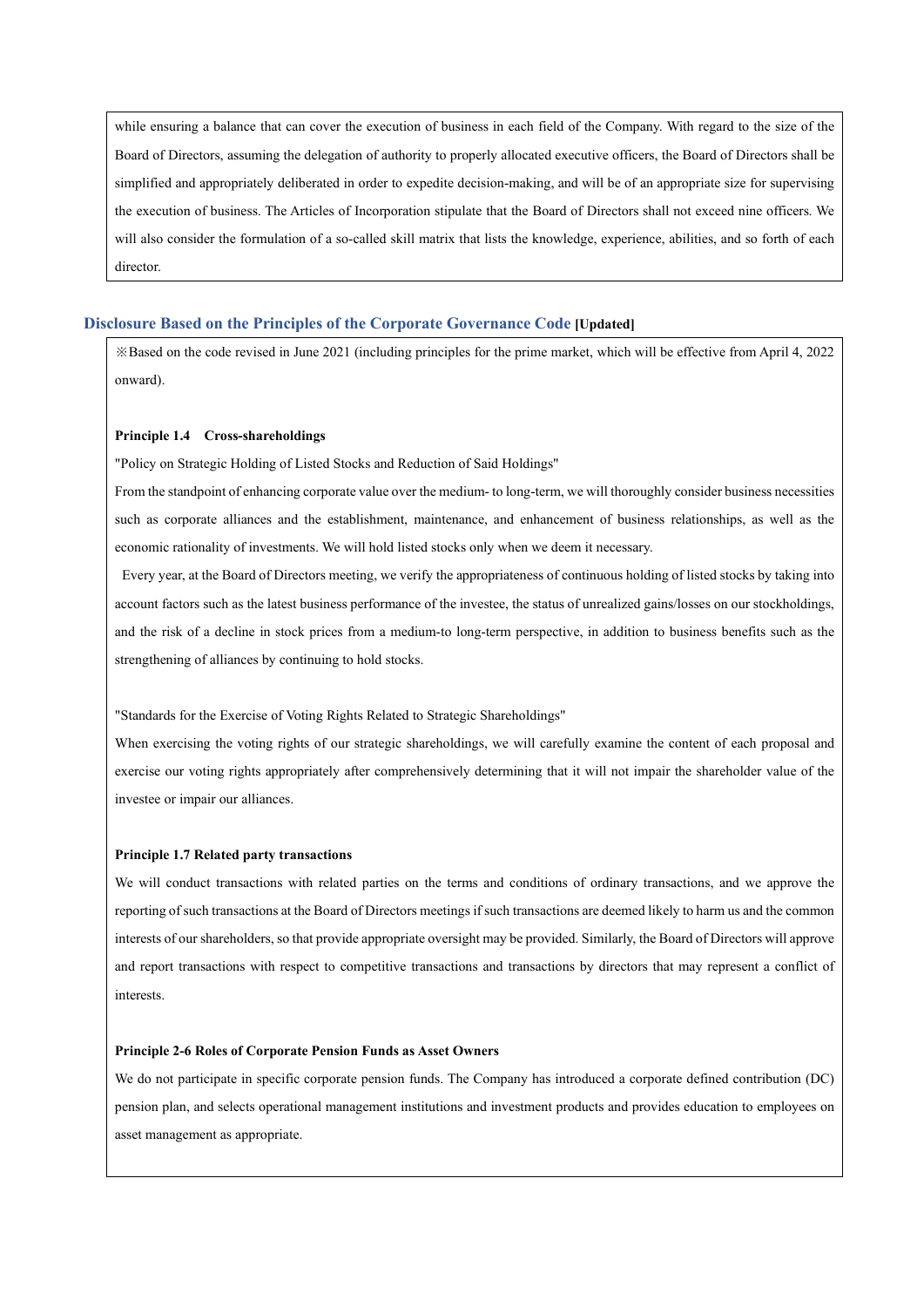## **Principle 3.1 Full disclosure**

We provide information on items (i) to (v) as follows.

(i) The Company's goals (management philosophy, etc.), management strategies, and management plans To further enhance the trust and understanding of our stakeholders—including shareholders, employees, customers, and business partners—we publish our management philosophy and our vision and management plan for the sustainable growth of the Group and the enhancement of corporate value over the medium- to long- term on our website, and in our financial briefing statements.

(ii) Our basic approach to corporate governance, and basic policies based on each principle of this code

Our basic stance and policies on corporate governance are disclosed in our Corporate Governance Report and on our website. Please refer to "I.1. Basic Views" in this report.

(iii) Policies and procedures by which the Board of Directors determines the compensation of senior management and directors In order to function as an incentive, our remuneration system for directors, excluding outside directors, consists of basic remuneration as fixed remuneration and performance-based bonuses and stock remuneration as variable remuneration (restricted stock awards and stock options issued prior to May 2019). Individual remuneration amounts are determined as appropriate after deliberation by the Compensation Advisory Council in accordance with internal rules on executive remuneration, comprehensively taking into account the Company's performance, the executive's degree of contribution, and economic conditions. Remuneration for outside directors is limited to basic remuneration in light of their role in monitoring and supervising management from an independent standpoint.

(iv) Policies and procedures for the Board of Directors to appoint and dismiss senior management and nominate candidates for directors and corporate auditors

Appointment of candidates for director and Audit & Supervisory Board members is conducted through interviews with the President and CEO and the directors nominated by the President and CEO based on recommendations from other directors, Audit & Supervisory Board members, and outside experts. The candidates must be confirmed to have diverse experience, knowledge, high expertise, and insight. After exchanges of opinions and discussions, candidates for Audit & Supervisory Board members are approved by the Audit & Supervisory Board, and proposals for election to be submitted to the General Meeting of Shareholders are decided at the Board of Directors meeting. The Board of Directors, after thorough deliberation, decides on a proposal for dismissal to be submitted to the General Meeting of Shareholders in the event that circumstances arise that an individual should be dismissed from the Board of Directors or Audit & Supervisory Board.

(v) Explanation of individual appointments, dismissals, and nominations when the Board of Directors appoints executives and nominates candidates for Directors and Audit & Supervisory Board Members based on (iv) above

Regarding the appointment of candidates for directors and auditors, the brief personal history, reasons for appointment, and the status of important concurrent positions shall be described and explained in the announcement for the general shareholders' meeting. In addition, reasons for dismissal of directors and corporate auditors shall likewise be stated and explained in the announcement for the general shareholders' meeting.

#### **Supplementary principle 4.1.1 Determination of scope of delegation to management and disclosure thereof**

The Board of Directors shall make decisions on important matters related to the Group's business operations in accordance with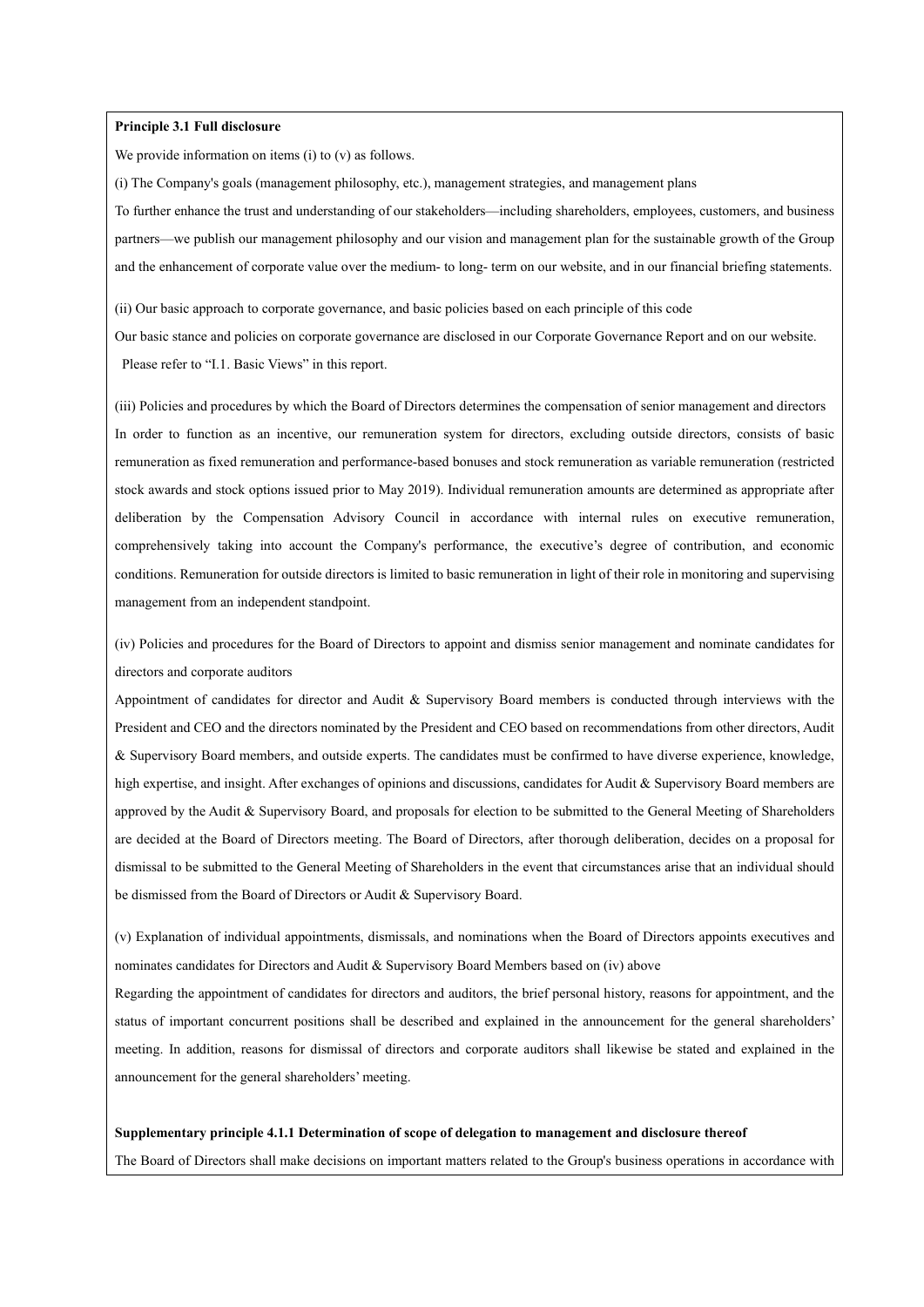laws and regulations, the Articles of Incorporation, and the Regulations of the Board of Directors. The Board of Directors delegates its authority to the Managing Directors and Executive Officers in accordance with the Company's internal regulations on operational authority.

#### **Principle 4.9 Independence standards and qualification for independent directors**

Criteria for determining the independence of independent outside directors and others are disclosed on our website. [https://www.softbanktech.co.jp/-/media/SMC/corp/ir/management/governance/pdf/20151125\\_shagai\\_2020.pdf](https://www.softbanktech.co.jp/-/media/SMC/corp/ir/management/governance/pdf/20151125_shagai_2020.pdf) (Japanese language only)

# **Supplementary principle 4.11.2 Status of concurrent positions of external directors and external audit & supervisory board members**

Although some of our officers concurrently serve as officers of other listed companies, the number of such officers is limited as appropriate, and we believe that they can properly fulfill their roles and responsibilities as directors and corporate auditors of the Company. For the purpose of concentrating on duties and preventing conflicts of interest, if an officer concurrently serves, a resolution is required at the Board of Directors meeting. The Board of Directors decides whether or not the officer in question can concurrently serve after deliberating the individual attributes of the officer, the status of the concurrent position, and other factors, including overall balance, at the Board of Directors meeting. The same applies to directors and Audit & Supervisory Board members who concurrently hold positions other than officers of other listed companies. The status of key concurrent positions of Directors and Audit & Supervisory Board Members is disclosed annually through business reports, securities reports, and corporate governance reports.

### **Supplementary principle 4.11.3 Analysis and evaluation of the overall effectiveness of the board of directors**

Our Board of Directors plans to conduct surveys and interviews for all directors and corporate auditors, receive third-party advice, compile and analyze the responses to said surveys and the results of interviews, share the results with the Board of Directors, conduct self-evaluations, and disclose them.

In accordance with the above policy, we will strive to further improve the effectiveness of the Board of Directors by continuing to evaluate the Board's effectiveness.

### **Supplementary principle 4.14.2 Policy for training for directors and audit & supervisory board members**

Our basic policy is to continue to provide the training opportunities necessary for directors and corporate auditors to fulfill their roles and responsibilities.

Directors and Audit & Supervisory Board Members shall strive to acquire and refine necessary knowledge and new knowledge according to the times by actively participating in regular training for officers held throughout the SoftBank group, as well as external seminars organized by organizations of which we are a member.

### **Principle 5.1 Policy for constructive dialogue with shareholders**

We have established a person responsible for—and a department in charge of—dialogue with shareholders, and have appointed a representative director as well as an executive officer in charge of IR and the Corporate Planning Department, in cooperation with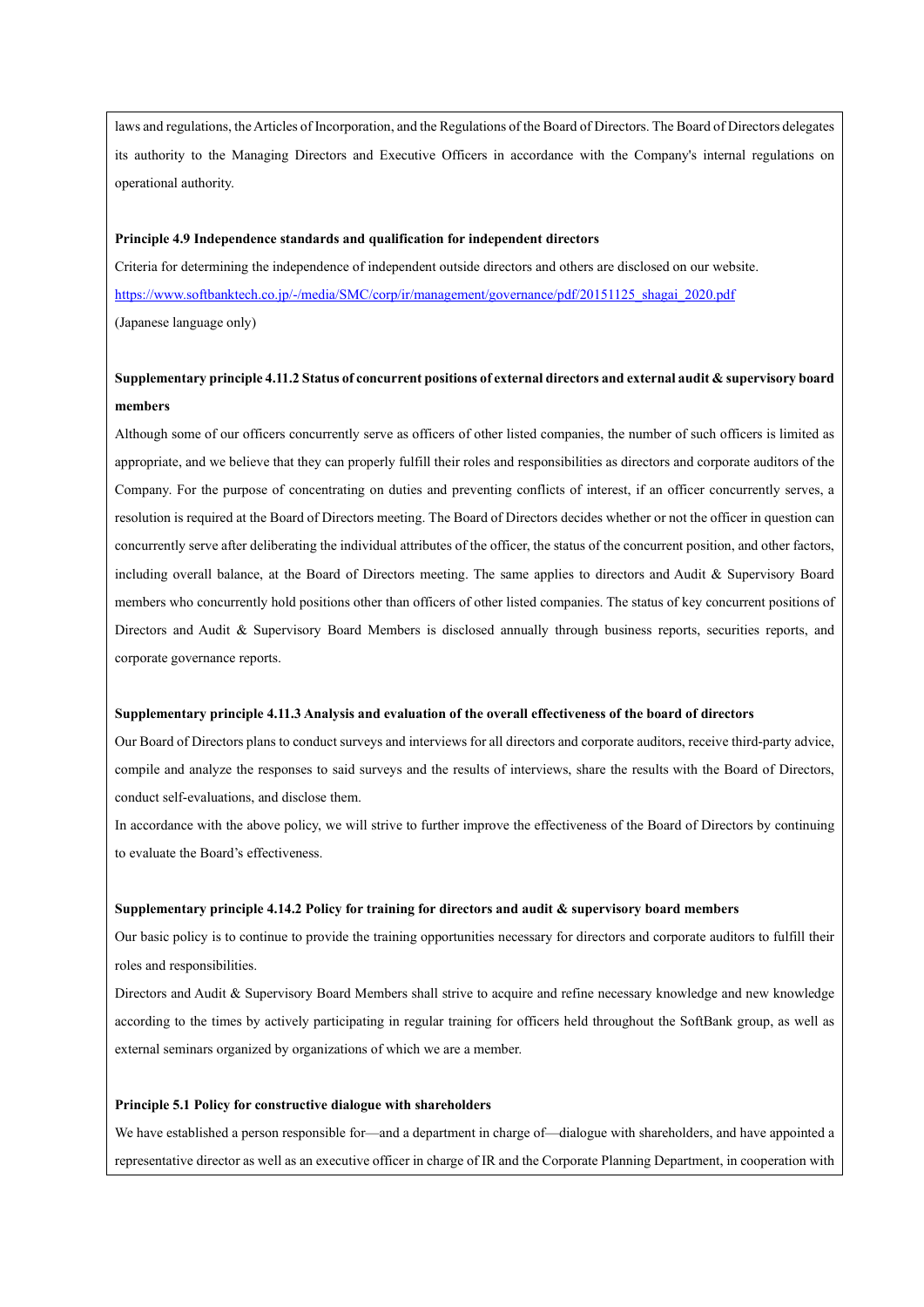each other. In addition, each of the Company's departments, including Finance and Accounting, Legal Affairs, and General Affairs, exchanges opinions with the Corporate Planning Department based on their respective professional perspectives while conducting daily information exchange and disclosing and explaining financial results, etc., in order to establish an organic collaborative system to assist in dialogue with shareholders. To help shareholders and investors deepen their understanding of our business, we hold results briefings for analysts, hold interviews and meetings with institutional investors, hold briefings for individual investors, and provide information through our website to enhance dialogue. Opinions and concerns voiced at these meetings are then reported to the Board of Directors and management as appropriate. For these activities, we endeavor to manage, as appropriate, the handling of material facts that have not yet been announced in accordance with our internal regulations concerning the prevention of insider trading, and ensure fair information disclosure.

## **2. Capital Structure**

Foreign Shareholders Ratio Less than 10%

## **Status of Major Shareholders**

| Name                                                                                           | Number of Shares<br>Owned (Shares) | Shareholdings Ration (%) |
|------------------------------------------------------------------------------------------------|------------------------------------|--------------------------|
| SoftBank Corp.                                                                                 | 10,735,000                         | 53.08                    |
| Custody Bank of Japan, Ltd. (Trust Account)                                                    | 1,673,200                          | 8.27                     |
| The Master Trust Bank of Japan, Ltd. (Trust Account)                                           | 602,900                            | 2.98                     |
| Custody Bank of Japan, Ltd.(Trust Account 9)                                                   | 580,900                            | 2.87                     |
| JPMBL RE NOMURA INTERNATIONAL PLC 1 COLL EQUITY                                                | 392,350                            | 1.94                     |
| Custody Bank of Japan, Ltd. (Securities Investment Trust Unit)                                 | 260,800                            | 1.29                     |
| Individual                                                                                     | 191,400                            | 0.95                     |
| SB Technology Corp. Employees Shareholding Association                                         | 175,338                            | 0.87                     |
| Individual                                                                                     | 122,400                            | 0.61                     |
| BNP PARIBAS SECURITIES SERVICES LUXEMBOURG<br>JASDEC / ABERDEEN STANDARD SICAV I CLIENT ASSETS | 118,000                            | 0.58                     |

Controlling Shareholder (except for Parent Company)

| Parent Company             | SoftBank Corp.                               |
|----------------------------|----------------------------------------------|
| <b>Listed Stock Market</b> | Tokyo Stock Exchange (Securities Code: 9434) |

### **Supplementary Explanation**

Asset Management One Co., Ltd. has disclosed that it owns 1,368,800 shares of the Company in their change report pertaining to their Report of Possession of Large Volume submitted on March 25, 2019 (reporting deadline: March 15, 2019). However, because we have not confirmed the number of shares beneficially owned by this company in the fiscal year under review, we have not included it in the above list of major shareholders. The details of the aforementioned change report are as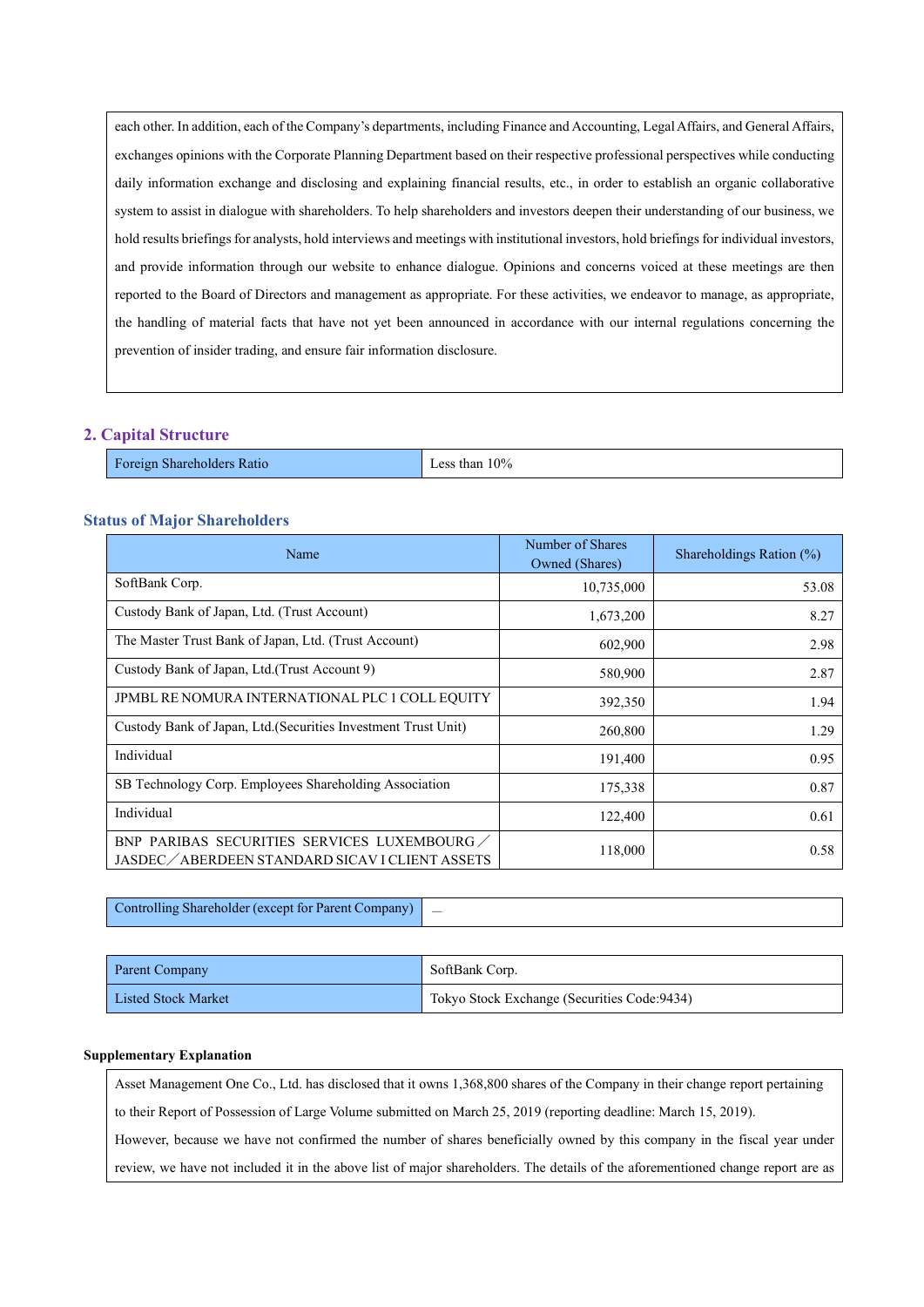| follows:                  |                                            |
|---------------------------|--------------------------------------------|
| Major Holder              | Asset Management One Co., Ltd.             |
| Address                   | 8-2, Marunouchi 1-chome, Chiyoda-ku, Tokyo |
| Number of shares held:    | 1,368,800 shares                           |
| Percentage of shares held | 6.14%                                      |

## **3. Corporate Attributes**

| Listed Stock Market and Market Section                                           | Tokyo Stock Exchange, First Section                                |
|----------------------------------------------------------------------------------|--------------------------------------------------------------------|
| Fiscal Year-End                                                                  | March                                                              |
| <b>Type of Business</b>                                                          | Information & Communication                                        |
| Number of Employees (consolidated) as of the End of<br>the Previous Fiscal Year  | More than 1000                                                     |
| Sales (consolidated) as of the End of the Previous<br><b>Fiscal Year</b>         | From $\frac{1}{2}10$ billion to less than $\frac{1}{2}100$ billion |
| Number of Consolidated Subsidiaries as of the End of<br>the Previous Fiscal Year | From 10 to less than 50                                            |

# **4. Policy for Measures to Protect Minority Shareholders in Conducting Transactions with Controlling Shareholder**

In the same manner as in transactions with other trading partners, the Company determines sales prices, taking into account the relevant prime cost, selling, general and administrative expenses, appropriate profits, market trends and other factors. In addition, the same applies to the calculation and determination of pricing

## **5. Special Circumstances Which May Have Material Impact on Corporate Governance [Updated]**

## **[About Our Parent Companies]**

## **Relationship with Our Parent Companies**

- Our parent companies are SoftBank Group Corp. ("SBG"), SoftBank Group Japan Corp. ("SBGJ") and SoftBank Corp. ("SBKK"). SBKK owns 10,735,000 of our shares (voting ratio 53.1% at the end of March 2021) directly. SBG and SBGJ are also parent companies of SBKK and own our shares indirectly. Of these parent companies, that which has been deemed to have the greatest impact on us is our direct parent company, SBKK.

- One employee of the parent company has been appointed as a director of the Company for the purpose of mutual synergy with the parent company and strengthening IT collaboration. In addition, one employee of the parent company has been appointed as a corporate auditor for the purpose of information exchange and strengthening monitoring functions.

- We sell products to SBKK and provide system development and technical support services. In addition, we have a brand-use

license agreement with SBKK pursuant to which we are permitted to use the name "SB" and other terms. In transactions with

SBKK, the Company pays attention to determining prices based on cost of sales, SG&A expenses, fair earnings, market trends, and other factors.

## **Approach to Group Management and Policies of the Parent Company**

Based on the shared management philosophy of " Information Revolution - Happiness for everyone", SBKK is engaged in a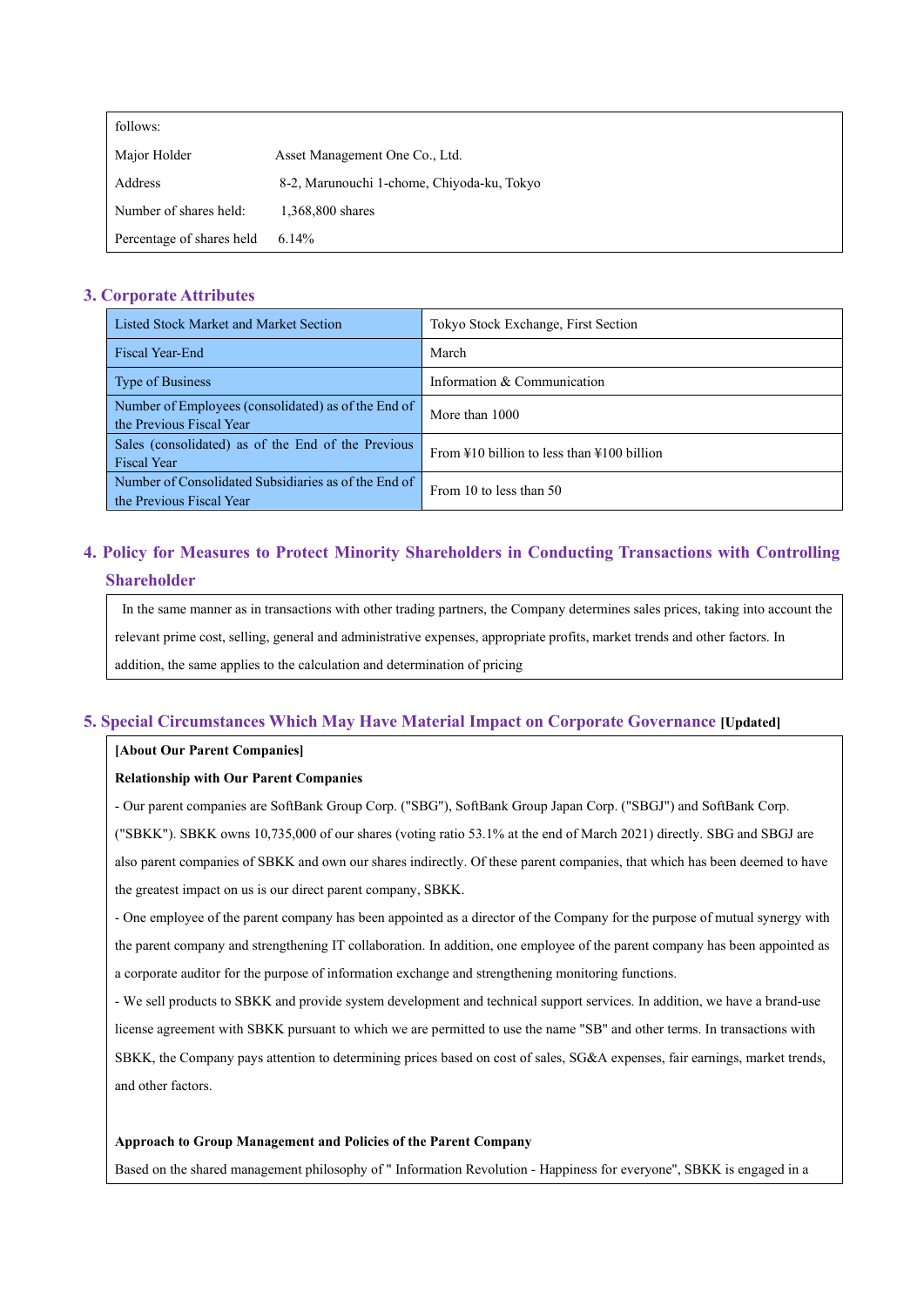variety of businesses in the information and technology field. SBKK Group aims to create synergies and continue to evolve and grow together, while respecting and ensuring the independence of its subsidiaries. In this way, the Group aims to maximize its corporate value.

#### **Approach to Ensuring Independence from Our Parent Company, and Measures for that Purpose**

As mentioned above, we have a parent company. However, based on the Group management philosophy and the policies of the parent company as described above, we are developing the Group's business based on our own decision-making and management decisions. Aside from entering into agreements between the parent company and us—including covenants binding SBG and its subsidiaries and affiliates that are not parties to the agreements (including non-compete), and the use of the SOFTBANK brand—there are no restrictions on, among other things, matters of approval in conducting business activities. In addition, one employee of the parent company is appointed to our Board of Directors. However, this does not comprise half of our six directors, and we have also appointed two independent outside directors, which account for more than one-third of all directors. Accordingly, we believe that our independence is sufficiently ensured in management. Furthermore, the Company's policy is to increase the ratio of independent outside directors based on discussions regarding the effectiveness of said appointments in strengthening management oversight, as well as guidelines for preventing conflicts of interest among listed corporate groups.

### **[About Our Listed Subsidiaries]**

### **Our Approach to Group Management and Policies**

As the core company of the SOFTBANK Group's ICT services, we aim to be a business partner that not only improves the operational efficiency for customers and reduces costs, but also realizes the growth of our core business through ICT services together. This is based on our corporate philosophy of "Information Revolution - Happiness for everyone -Technologies Design the Future -". Because technological advances in the ICT field to which we belong are extremely rapid, it is imperative that we collaborate with a wide variety of businesses in order to continue providing high-value-added services to customers. While respecting the independence of our subsidiaries and ensuring their independence, our Group aims to create synergies among each company that we can continue to evolve and grow together. In doing so, we aim to maximize the corporate value of the Group.

#### **Measures to Ensure the Effectiveness of the Corporate Governance System of Listed Subsidiaries**

We have established management policies, systems, related procedures for the Group as a whole, and have established the "SBT Group Company Management Regulations" for the purpose of facilitating and streamlining management and ensuring the appropriateness and fairness of our Group's operations as a whole, and require us to pre-approve or report important decisions made by our subsidiaries and related matters. However, from the standpoint of independence and the protection of minority shareholders, we do not seek such prior approval for our listed subsidiaries, and we require reporting only to the extent that it affects our disclosure obligations and so forth. We take care to ensure that we are not unduly binding decisions made by our listed subsidiaries.

## **Significance of Having a Listed Subsidiary**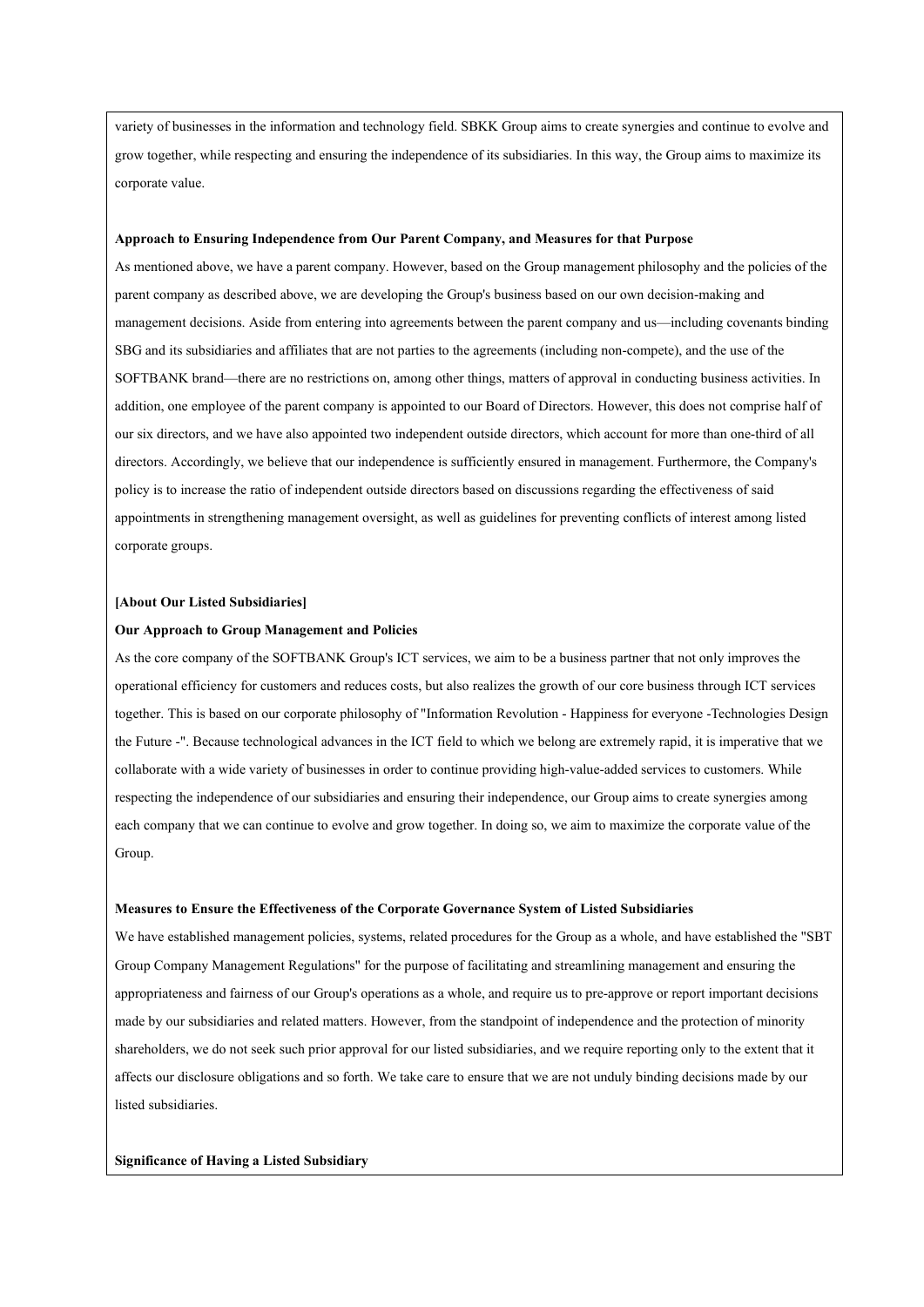We have a publicly traded company, Cybertrust Japan Co., Ltd. ("CTJ"), as one of our subsidiaries. Based on its certification technology, CTJ provides trust services that prove the accuracy of "people, goods, and costs" in the Internet space. CTJ's trust services are expected to generate synergies through collaboration with our services, which will contribute to enhancing the corporate value of the entire Group. Trust services are a new social infrastructure in the digital society, and such services of a public nature are required to be performed from a neutral standpoint. We believe that CTJ will contribute to its growth by engaging in business from a highly transparent, fair, and neutral standpoint while receiving recognition in the stock market, as well as conducting autonomous management that takes into account the interests of minority shareholders. At this time, we thusly believe that it is desirable to maintain CTJ's listing.

# **II. Business Management Organization and Other Corporate Governance Systems regarding Decision-making, Execution of Business, and Supervision in Management**

## **1. Organizational Composition and Operation**

| .)rganization<br>Form | Company with an Audit & Supervisory Board |
|-----------------------|-------------------------------------------|
|                       |                                           |

## **Directors**

| Maximum Number of Directors Stipulated in Articles of<br>Incorporation    | -9        |
|---------------------------------------------------------------------------|-----------|
| Term of Office Stipulated in Articles of Incorporation                    | vear      |
| Chairperson of the Board                                                  | President |
| Number of Directors                                                       | 6         |
| <b>Appointment of Outside Directors</b>                                   | Appointed |
| Number of Outside Directors                                               | 2         |
| Number of Independent Officers Designated from<br>among Outside Directors | 2         |

## **Outside Directors' Relationship with the Company (1)**

|                 | Attribute            |  | Relationship with the Company (*1) |  |  |    |  |   |  |  |  |  |
|-----------------|----------------------|--|------------------------------------|--|--|----|--|---|--|--|--|--|
| Name            |                      |  |                                    |  |  | e. |  | g |  |  |  |  |
| Shigeo Suzuki   | From another company |  |                                    |  |  |    |  |   |  |  |  |  |
| Yoshie Munakata | From another company |  |                                    |  |  |    |  |   |  |  |  |  |

\*1 Categories for "Relationship with the Company"

a. Executive (a person who executes business; hereinafter, the same) of the Company or its subsidiary

b. Non-executive director or executive of a parent company of the Company

- c. Executive of a fellow subsidiary of the Company
- d. Party whose major business partner is the Company or an executive thereof
- e. Major business partner of the Company or an executive thereof
- f. Consultant, accounting professional or legal professional who receives a large amount of monetary consideration or other property from the

Company besides compensation as a director

g. Major shareholder of the Company (or an executive of the said major shareholder if the shareholder is a corporation)

h. Executive of a business partner of the Company (which does not correspond to any of d., e., or f.) (the Director himself / herself only)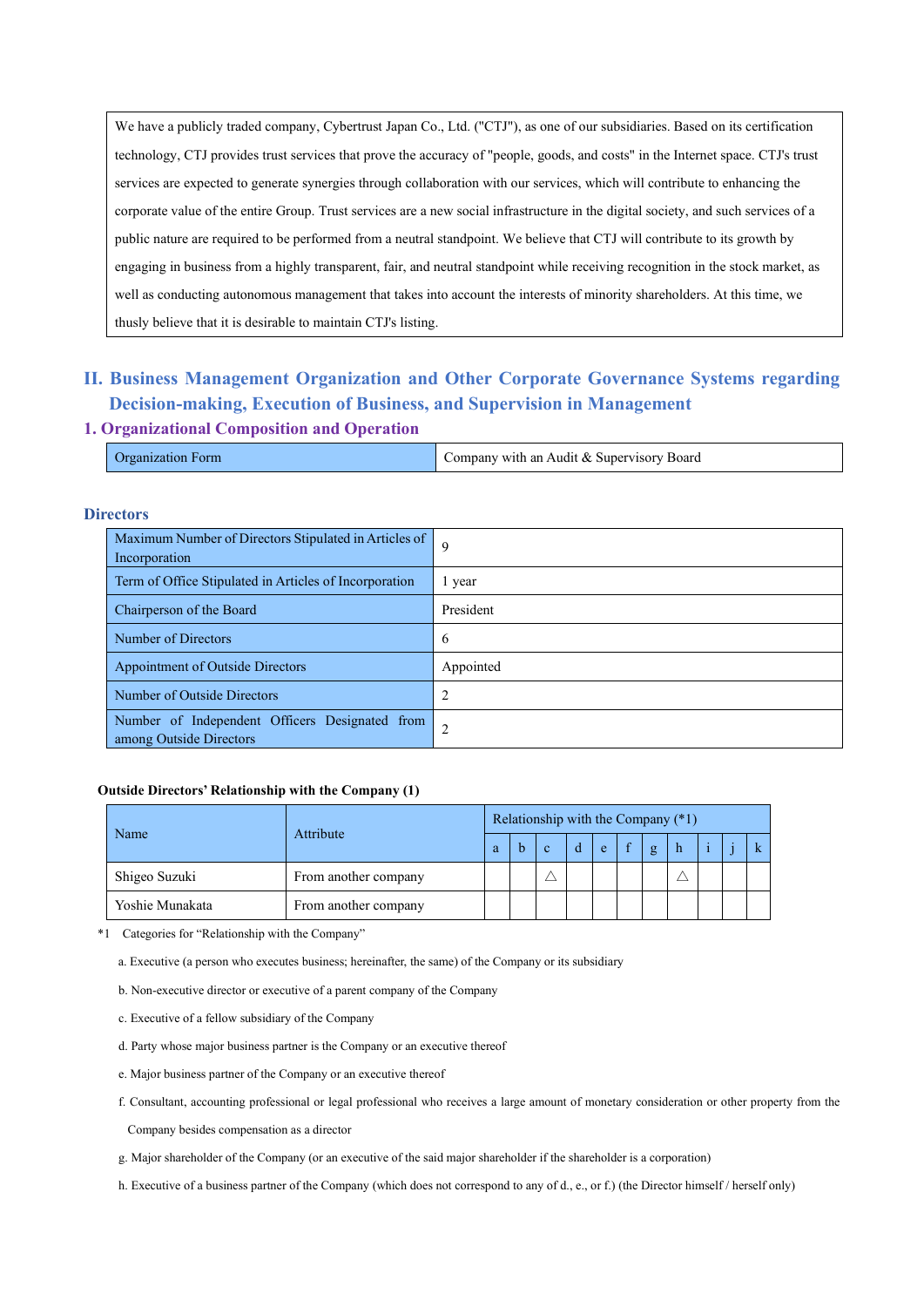- i. Executive of a corporation to which outside officers are mutually appointed (the Director himself / herself only)
- j. Executive of a corporation that receives a donation from the Company (the Director himself / herself only)
- k. Others

## **Outside Directors' Relationship with the Company (2)**

| Name            | Designation as an | Supplementary    | Reasons for Appointment                                                                                           |
|-----------------|-------------------|------------------|-------------------------------------------------------------------------------------------------------------------|
|                 | Independent       | Explanation of   |                                                                                                                   |
|                 | Officer           | the Relationship |                                                                                                                   |
| Shigeo Suzuki   | $\bigcirc$        |                  | Mr. Shigeo Suzuki has a wealth of experience in corporate                                                         |
|                 |                   |                  | management, as well as extensive knowledge and insight. He                                                        |
|                 |                   |                  | oversees the Company's management, supervises the                                                                 |
|                 |                   |                  | management team and participates in meetings of the                                                               |
|                 |                   |                  | Remuneration Advisory Committee where Directors'<br>remuneration, etc. are discussed by taking into consideration |
|                 |                   |                  | the assessment of corporate performance from an independent                                                       |
|                 |                   |                  | and objective position. The Company has elected Mr. Suzuki                                                        |
|                 |                   |                  | as External Member of the Board in order to strengthen the                                                        |
|                 |                   |                  | oversight of operations through his advice based on his                                                           |
|                 |                   |                  | extensive experience with the IT industry, as well as                                                             |
|                 |                   |                  | knowledge of and insights into the industry, and to receive                                                       |
|                 |                   |                  | useful advice on business operations and the newly                                                                |
|                 |                   |                  | introduced divisionalized organization of the Company based                                                       |
|                 |                   |                  | on his wealth of knowledge. Until 2005, Mr. Suzuki had                                                            |
|                 |                   |                  | executed business at SoftBank BB Corp. (present SB C&S                                                            |
|                 |                   |                  | Corp.), a fellow subsidiary of the Company. The Company                                                           |
|                 |                   |                  | considers that he is not in a position to be affected by the                                                      |
|                 |                   |                  | intentions of said company because a considerable period of                                                       |
|                 |                   |                  | time has passed since he retired from said company and                                                            |
|                 |                   |                  | because he has engaged in independent activities since his                                                        |
|                 |                   |                  | retirement. As there are no other attributes, etc. that raise                                                     |
|                 |                   |                  | questions concerning his independence, the Company has                                                            |
|                 |                   |                  | appointed him as an Independent Officer based on the                                                              |
|                 |                   |                  | judgment that there is no risk of a conflict of interest with<br>general shareholders.                            |
|                 |                   |                  | Mr. Yoshie Munakata has a wealth of experience in corporate                                                       |
| Yoshie Munakata | $\bigcirc$        |                  | management, as well as extensive knowledge and insight. He                                                        |
|                 |                   |                  | oversees the Company's management, supervises the                                                                 |
|                 |                   |                  | management team and participates in meetings of the                                                               |
|                 |                   |                  | Remuneration Advisory Committee where Directors'                                                                  |
|                 |                   |                  | remuneration, etc. are discussed by taking into consideration                                                     |
|                 |                   |                  | the assessment of corporate performance from an independent                                                       |
|                 |                   |                  | and objective position. The Company has elected Mr.                                                               |
|                 |                   |                  | Munakata as External Member of the Board in order to                                                              |
|                 |                   |                  | strengthen the oversight of operations and receive informed                                                       |
|                 |                   |                  | recommendations about business operations based on his                                                            |
|                 |                   |                  | extensive knowledge of and insights into semiconductors                                                           |
|                 |                   |                  | used in IoT devices, in order for the Company to evolve as a                                                      |
|                 |                   |                  | service provider. There are no attributes, etc. that raise                                                        |
|                 |                   |                  | questions concerning his independence, and the Company has                                                        |
|                 |                   |                  | appointed him as an Independent Officer based on the                                                              |
|                 |                   |                  | judgment that there is no risk of a conflict of interest with                                                     |
|                 |                   |                  | general shareholders.                                                                                             |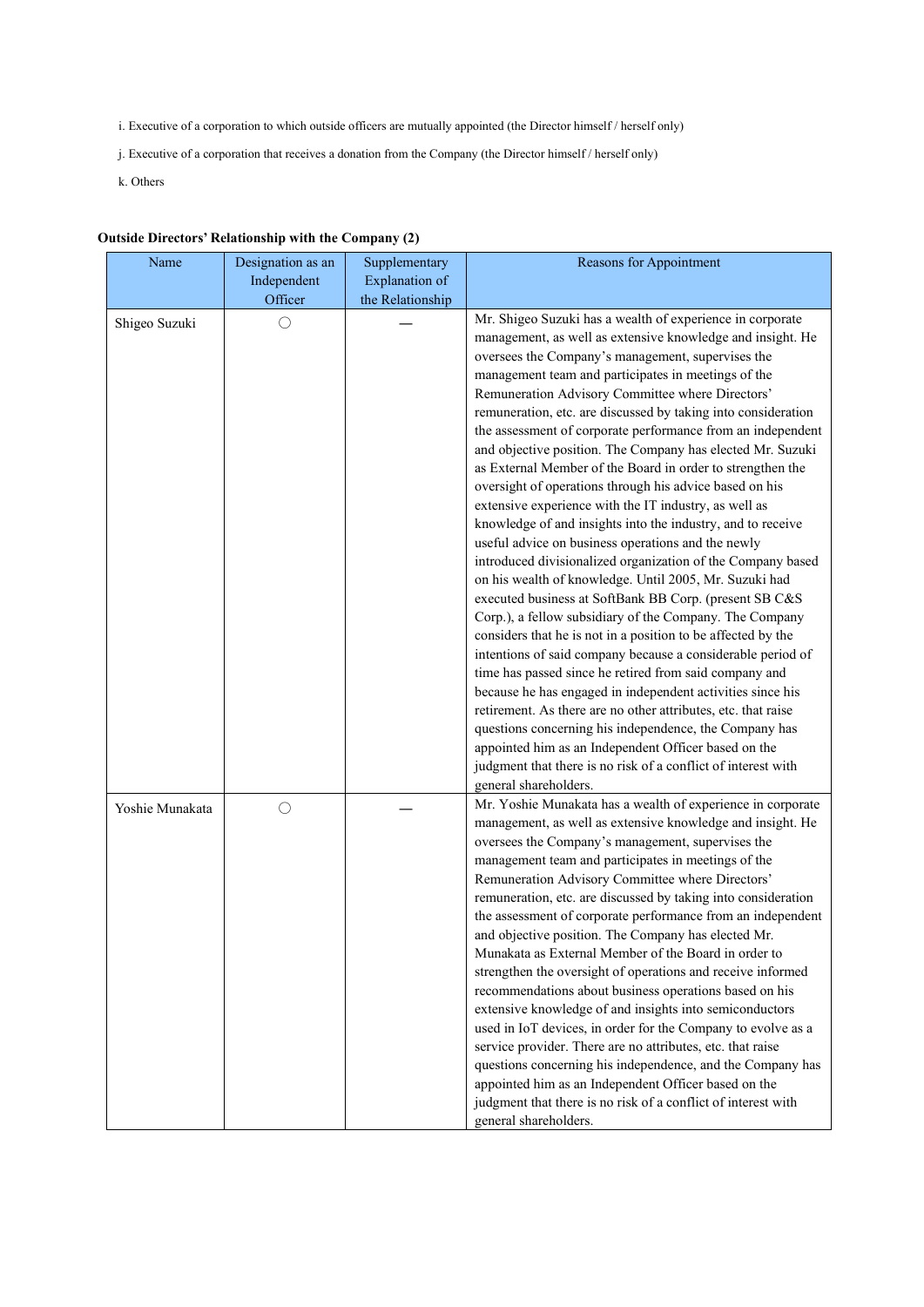## **Voluntary Committees**

| Voluntary Establishment of Committee(s) Equivalent   Established<br>to Nominating Committee or Remuneration |  |
|-------------------------------------------------------------------------------------------------------------|--|
| Committee                                                                                                   |  |

## **Committee's Name, Composition, and Chairperson's Attributes [Updated]**

Voluntary committee corresponding to a nominating committee

|                                      | Committee's Name            |                              |                                                    |   |        |          |
|--------------------------------------|-----------------------------|------------------------------|----------------------------------------------------|---|--------|----------|
| Total<br>Committee<br><b>Members</b> | Full-time<br><b>Members</b> | Internal<br><b>Directors</b> | Outside<br>External<br><b>Directors</b><br>experts |   | Others | Chairman |
|                                      | –                           |                              |                                                    | – |        | N/A      |

Voluntary committee corresponding to a remuneration committee

|                               | Committee's Name            |                              |                             | Compensation Advisory Council |                     |        |                      |
|-------------------------------|-----------------------------|------------------------------|-----------------------------|-------------------------------|---------------------|--------|----------------------|
| Total<br>Committee<br>Members | Full-time<br><b>Members</b> | Internal<br><b>Directors</b> | Outside<br><b>Directors</b> |                               | External<br>experts | Others | Chairman             |
|                               | 0                           |                              |                             |                               |                     |        | Internal<br>Director |

## **Supplementary Explanation [Updated]**

The Compensation Advisory Council is an organization for investigating, deliberating, and making recommendations

regarding the compensation of directors upon consultation with the Board of Directors. It is organized by members, including

outside directors, selected by the Board of Directors.

## **Audit & Supervisory Board**

| Establishment of Audit & Supervisory Board                                                         | Established |
|----------------------------------------------------------------------------------------------------|-------------|
| Maximum Number of Audit & Supervisory Board Members<br>Stipulated in the Articles of Incorporation |             |
| Number of Audit & Supervisory Board Members                                                        |             |

## **Cooperation among Audit & Supervisory Board Members, Independent Auditors and Internal Audit Departments**

The Internal Audit Office seeks the opinions of Audit & Supervisory Board members when drafting annual audit plans. The results of these audits are reported to Audit & Supervisory Board members during regular liaison meetings between the two parties. When necessary, the Internal Audit Office examines the implementation of joint audits and other measures to ensure close communication with Audit & Supervisory Board members. In addition, the Company reports the results of its audits and exchanges opinions with its independent auditors as appropriate. After the quarterly and full-year financial results, the independent auditor reports the results of the audit to the Board of Corporate Auditors and exchanges opinions. In addition, Audit & Supervisory Board Members report on audits conducted in accordance with audit plans to the Independent Auditors as necessary.

| Appointment of External Audit & Supervisory Board Appointed |  |
|-------------------------------------------------------------|--|
| <b>Members</b>                                              |  |
| Number of External Audit & Supervisory Board Members        |  |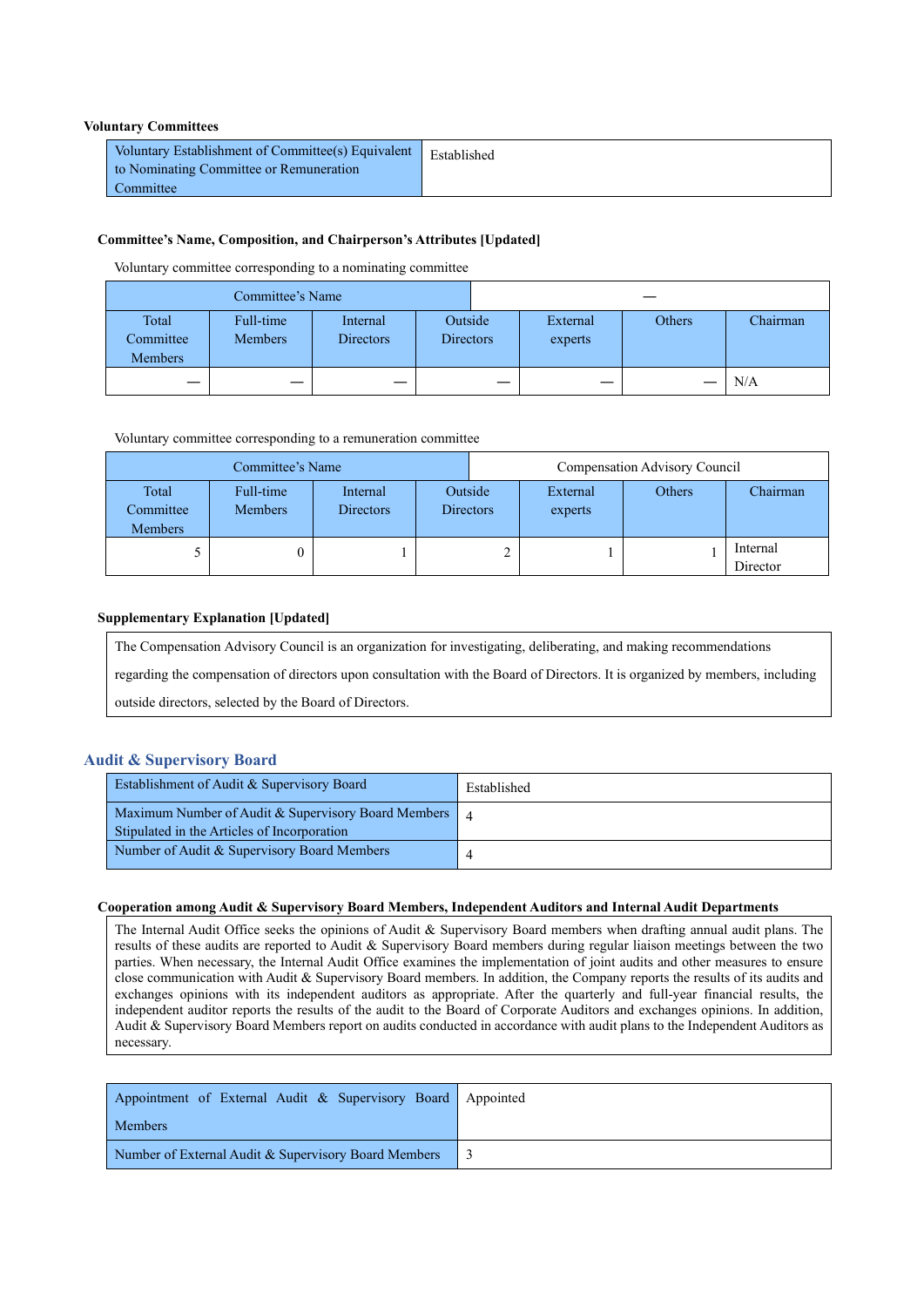| Number of Independent Audit & Supervisory | 3S |
|-------------------------------------------|----|
| <b>Board Members</b>                      |    |

| Name            | Attribute  |   | Relationship with the Company (*1) |              |   |       |   |   |   |   |   |   |
|-----------------|------------|---|------------------------------------|--------------|---|-------|---|---|---|---|---|---|
|                 |            | a | b                                  | $\mathbf{C}$ | d | $-e7$ | f | g | h | ï | k | m |
| Mitsumasa Ueno  | <b>CPA</b> |   |                                    |              |   |       |   |   |   |   |   |   |
| Haruhiko Hirose | <b>CPA</b> |   |                                    |              |   |       |   |   |   |   |   |   |
| Michiaki Nakano | Lawyer     |   |                                    |              |   |       |   |   |   |   |   |   |

## **External Audit & Supervisory Board Member's Relationship with the Company (1)**

\*1 Categories for "Relationship with the Company"

a. Executive of the Company or its subsidiaries

b. Non-executive director or accounting advisor of the Company or its subsidiaries

- c. Non-executive director or executive of a parent company of the Company
- d. audit & supervisory board member of a parent company of the Company
- e. Executive of a fellow subsidiary company of the Company
- f. A party whose major client or supplier is the Company or an executive thereof
- g. Major client or supplier of the Company or an executive thereof
- h. Consultant, accountant, or legal professional who receives a large amount of monetary consideration or other property from the Company besides compensation as an audit & supervisory board member
- i. Major shareholder of the Company (or an executive of said major shareholder if the shareholder is a legal entity)
- j. Executive of a client or supplier company of the Company (which does not correspond to any of f, g, or h) (the audit & supervisory board member himself/herself only)
- k. Executive of a company, between the Company and which external directors/audit & supervisory board members are mutually appointed (the audit & supervisory board member himself/herself only)
- l. Executive of a company or organization that receives a donation from the Company (the audit & supervisory board member himself/herself only)

m. Others

### **External Audit & Supervisory Board Members' Relationship with the Company (2)**

| Name            | Designation as<br>Independent Audit &<br>Supervisory Board<br>Member | Supplementary<br>Explanation of<br>the Relationship | Reasons for Appointment                                                                                                                                                                                                                                                                                                                                                                                                                                                                                                               |
|-----------------|----------------------------------------------------------------------|-----------------------------------------------------|---------------------------------------------------------------------------------------------------------------------------------------------------------------------------------------------------------------------------------------------------------------------------------------------------------------------------------------------------------------------------------------------------------------------------------------------------------------------------------------------------------------------------------------|
| Mitsumasa Ueno  |                                                                      |                                                     | We elected him as an External Audit & Supervisory Board<br>member to reflect his specialized knowledge of finance and<br>accounting and his vast experience gained as a certified<br>public accountant in our corporate audit from an<br>independent standpoint. In addition, he meets the<br>requirements for independence stipulated by the Tokyo<br>Stock Exchange and judging that there is no risk of a<br>conflict of interest arising between him and general<br>shareholders, we designated him as an Independent<br>Officer. |
| Haruhiko Hirose |                                                                      |                                                     | We elected him as an External Audit & Supervisory Board                                                                                                                                                                                                                                                                                                                                                                                                                                                                               |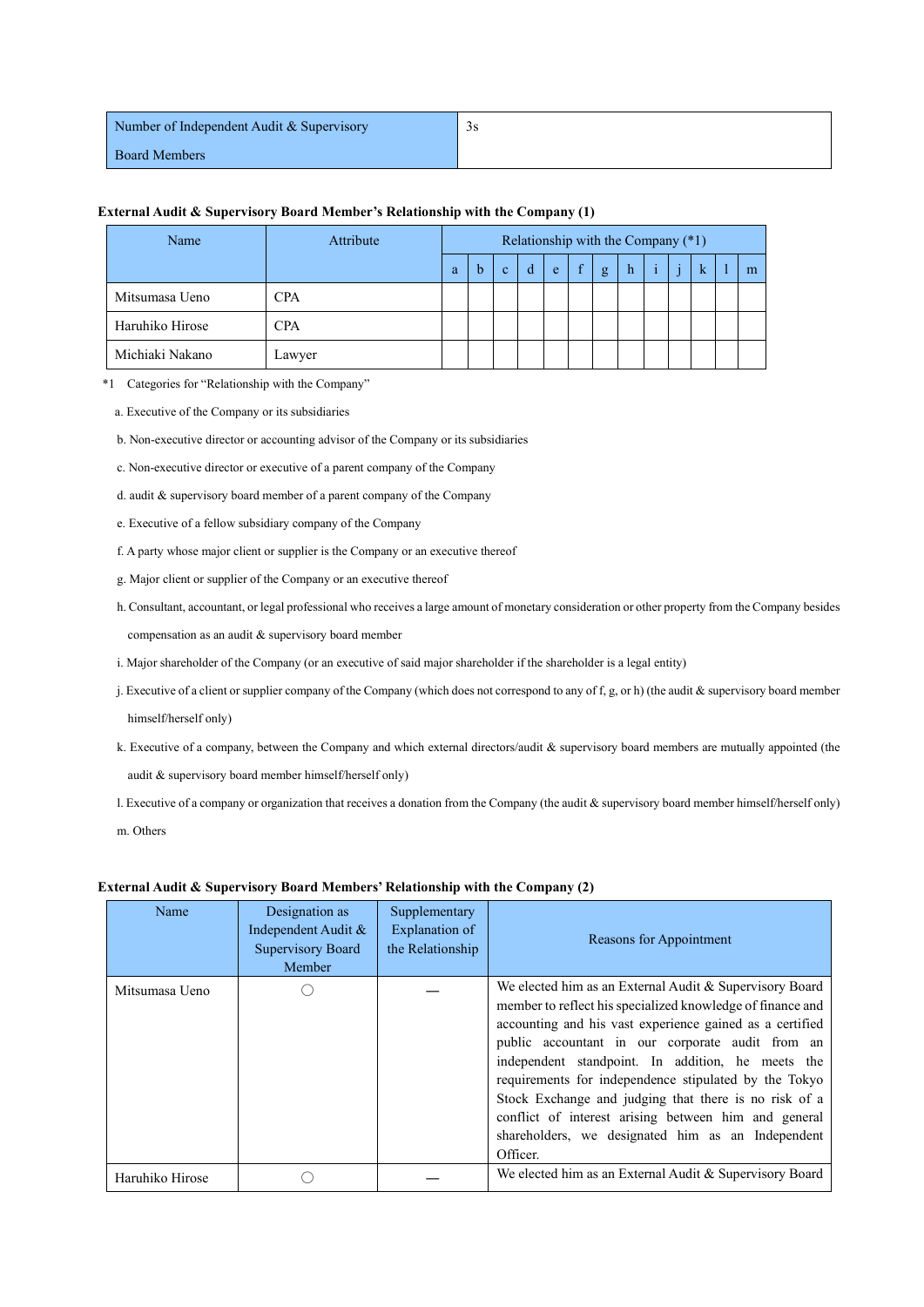|                 |  | member to reflect his specialized knowledge of finance and<br>accounting and his vast experience gained as a certified<br>public accountant in our corporate audit from an<br>independent standpoint. In addition, he meets the<br>requirements for independence stipulated by the Tokyo<br>Stock Exchange and judging that there is no risk of a<br>conflict of interest arising between him and general<br>shareholders, we designated him as an Independent<br>Officer.                                     |
|-----------------|--|----------------------------------------------------------------------------------------------------------------------------------------------------------------------------------------------------------------------------------------------------------------------------------------------------------------------------------------------------------------------------------------------------------------------------------------------------------------------------------------------------------------|
| Michiaki Nakano |  | We elected him as an External Audit & Supervisory Board<br>member to reflect his specialized knowledge of corporate<br>legal affairs and his vast experience gained as a lawyer in<br>our corporate audit from an independent standpoint. In<br>addition, he meets the requirements for independence<br>stipulated by the Tokyo Stock Exchange and judging that<br>there is no risk of a conflict of interest arising between him<br>and general shareholders, we designated him as an<br>Independent Officer. |

## **Independent Directors/Audit & Supervisory Board Members**

| Number of Independent Directors/Audit & Supervisory |  |
|-----------------------------------------------------|--|
| <b>Board Members</b>                                |  |

## **Other Matters Relating to Independent Directors/Audit & Supervisory Board Members**

None

## **Incentives**

| Incentive Policies for Directors  | Performance-based remuneration plan / Stock options plan |
|-----------------------------------|----------------------------------------------------------|
| <b>Supplementary Explanations</b> |                                                          |

A portion of remuneration, etc. is paid based on performance evaluation. In addition, the Company grants stock options with the aim of enhancing motivation and morale for improving business performance and realizing an increase in the profits of shareholders through increased corporate value. In accordance with the resolution of the Board of Directors passed on May 15, 2019 and the resolution of the General Meeting of Shareholders passed on June 17, 2019, the Company introduced a restricted-transfer stock system in lieu of stock options, and no new stock options will be allotted to directors in the future.

| Recipients of Stock Options | Internal directors / Employees / Subsidiaries' directors / Subsidiaries' |
|-----------------------------|--------------------------------------------------------------------------|
|                             | employees / Other                                                        |

### **Supplementary Explanations**

The Company grants stock options to directors and employees of the Company, as well as to directors and employees of the Company's subsidiaries, in order to increase their motivation and morale toward improving business performance and to realize an improvement in the interests of shareholders through an increase in corporate value.

## **Director Remuneration**

| Disclosure of Individual Directors' Remuneration Disclose only total amount |  |
|-----------------------------------------------------------------------------|--|
|-----------------------------------------------------------------------------|--|

**Supplementary Explanations**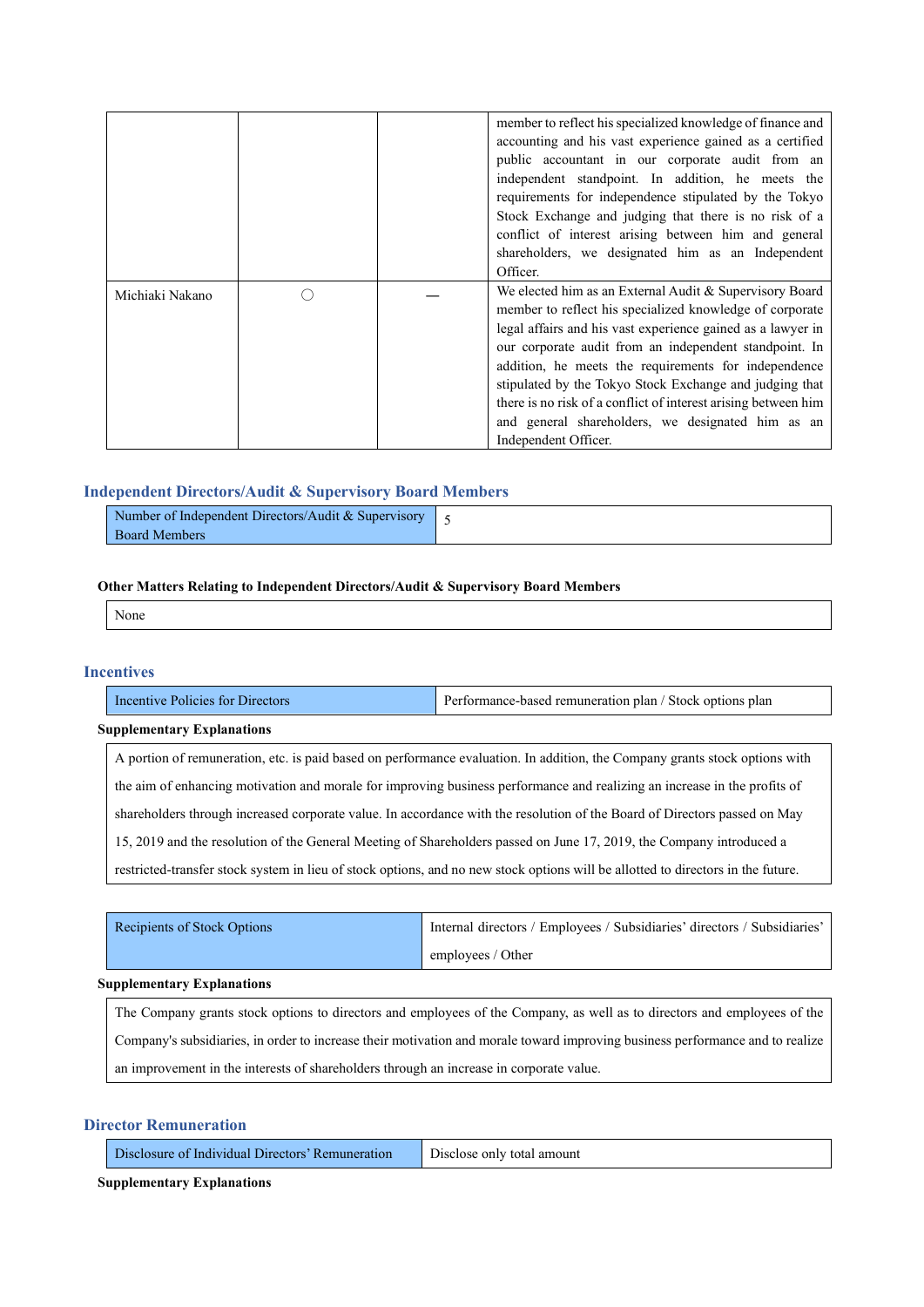| Total amount of remuneration by director category (millions of yen), total amount of remuneration by category (millions of |  |  |
|----------------------------------------------------------------------------------------------------------------------------|--|--|
| yen), and the number of directors subject to remuneration (persons) (*Figures for the fiscal year ending March 2021)       |  |  |

| $\mu$ , and the number of uncertain public to remaindance (persons) ( $\mu$ igares for the notar year entails, march 2021)<br>Directors and<br>Auditors | Total amount of<br>remuneration,<br>etc. | Basic<br>Compensation | Bonuses to<br>directors and<br>corporate auditors | Stock-based<br>compensation | Number of<br>executives<br>eligible |
|---------------------------------------------------------------------------------------------------------------------------------------------------------|------------------------------------------|-----------------------|---------------------------------------------------|-----------------------------|-------------------------------------|
| Director (excluding)<br>Outside Directors)<br><b>Outside Directors</b>                                                                                  | 179                                      | 90                    | 60                                                |                             | O                                   |
| and Outside Audit &<br>Supervisory Board<br>Members                                                                                                     | 32                                       | 32                    |                                                   |                             |                                     |

(Note) The amount of stock-based compensation is the amount of expense recorded during the current fiscal year related to stock acquisition rights granted as stock options and compensation for the grant of restricted stock.

| Policy for Determining Remuneration Amounts or Established |  |
|------------------------------------------------------------|--|
| Calculation Methods Thereof [Updated]                      |  |

## **Disclosure of Policy for Determining Remuneration Amounts or Calculation Methods Thereof**

Please refer to the "Notice of Convocation of the General Meeting of Shareholders" business report for the policy on determining the amount of remuneration, etc. for directors and corporate auditors, as well as the calculation method thereof.

## **Supporting System for Outside Directors and/or Audit & Supervisory Board Members**

The Secretariat of the Board of Directors, which is led by the Corporate Planning Division, provides outside directors and outside Audit & Supervisory Board members with information on meetings of the Board of Directors, materials on proposals, and other materials, presenting them in advance. In addition, the Internal Audit Office cooperates with outside Audit & Supervisory Board members from the time of drafting of audit plans. The Internal Audit Office also continuously exchanges information on the results of audits.

# **2. Matters on Functions of Business Execution, Auditing, Oversight, Nomination and Remuneration Decisions (Overview of Current Corporate Governance System)**

We established the Board of Directors and Audit & Supervisory Board based on Corporate Law, with adopt Corporate Officer system.

Current our management system is consist of 7 Board Directors, 7 Corporate Officers (including 5 Corporate Officers hold the post of Board Directors) 4 Audit & Supervisory Board members. We shall decide that Board Directors are assigned within 9 people and its one year term in the Articles of Incorporation. Also, 2 members of the Board are external and 3 members of Audit & Supervisory Board Members are external, and monitor the management from an independent viewpoint.

As an important role of our Corporate Governance System, Business task meeting and Corporate Officer meeting are established. Business task meeting consists of Board Directors except the President &CEO, some tasks in compliance and governance of legal compliance and long-term corporate ethics are reviewed in.

Corporate Officer Meeting is held every week and the tasks and business strategies in our business is reviewed by Corporate Officers.

Also, the consolidated subsidiaries, our corporate officer holds the post of its Directors and Audit & Supervisory Board Members and review about the business tasks.

In addition, remuneration organization meeting consists of external voters that review remuneration for Directors and its standard.

The status of accounting audits is as follows:

a. Name of auditing corporation

Deloitte Touche Tohmatsu LLC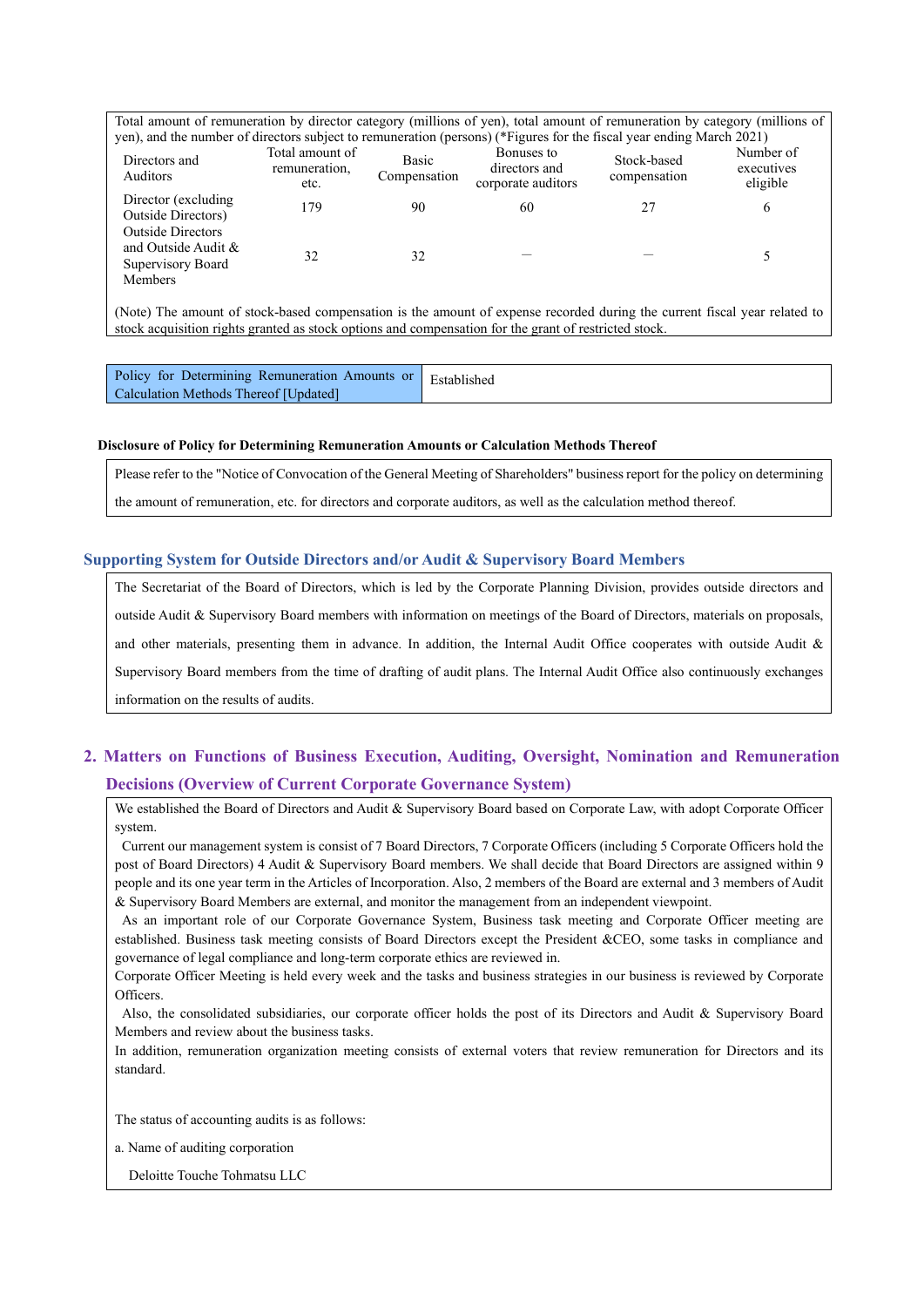b. Continuous audit period

Since 1997

c. Certified public accountants leading the independent financial audit

Mr. Hiroyuki Kobayashi and Mr. Takafumi Shimodaira

d. Audit assistance

The company has five certified public accountants, eight accountants who have passed certification exams,etc., and nine other employees to assist in the audit process.

e. Policies and reasons for selection of audit firms

We confirmed the audit quality and independence of Deloitte Touche Tohmatsu based on the results of the evaluation by the Audit & Supervisory Board as described in f. below, and decided to reappoint Deloitte Touche Tohmatsu LLC. In the event that the Board of Corporate Auditors determines it necessary for reasons related to the performance of duties by the accounting auditor being hindered, etc., the Board of Corporate Auditors shall decide on the content of proposals regarding the dismissal or non-reappointment of accounting auditors to be submitted to the general meeting of shareholders. In addition, the accounting auditor shall be dismissed with the consent of all the auditors in the event that the accounting auditor is deemed to fall under any of the items set forth in each item of Paragraph 1 of Article 340 of the Companies Act. In this case, the auditor appointed by the board of auditors shall report to the effect that the accounting auditor has been dismissed and provide the reason for such dismissal at the first general meeting of shareholders convened after the dismissal.

f. Evaluation of audit firms by Audit & Supervisory Board Members and the Audit & Supervisory Board

In addition to receiving reports from the management executive division, which is the division subject to audit, the Audit & Supervisory Board of the Company hears the results of inspections by supervisory authorities and the quality control system within the Company from the auditing firms. In addition, the Audit & Supervisory Board evaluates the auditing firms after comprehensively considering whether audit quality is being maintained and appropriate audits are conducted through attendance at audit sites and other means.

## **3. Reasons for Adoption of Current Corporate Governance System**

The Company has appointed two outside directors who are well-versed in the Company's business to make swift and accurate decisions regarding changes in the business environment and expansion into new business areas, while at the same time strengthening both the supervisory function of business execution and the mutual checks and balances function of the Board of Directors. In addition, the Company has introduced an executive officer system to clarify decision-making authority and responsibilities, as well as to accelerate business execution by sharing management-related duties. Outside Audit & Supervisory Board members with extensive work experience attend the meetings of the Board of Directors to express their opinions from the perspectives of legality and appropriateness. The opinions of the Audit & Supervisory Board are compiled and regularly submitted to the president to fulfill the management oversight function.

Based on the above, we believe that our corporate governance is functioning effectively. However, the Company's policy is to increase the ratio of independent outside directors based on discussions on the effectiveness of said appointments to strengthen management oversight and guidelines for preventing conflicts of interest among listed corporate groups.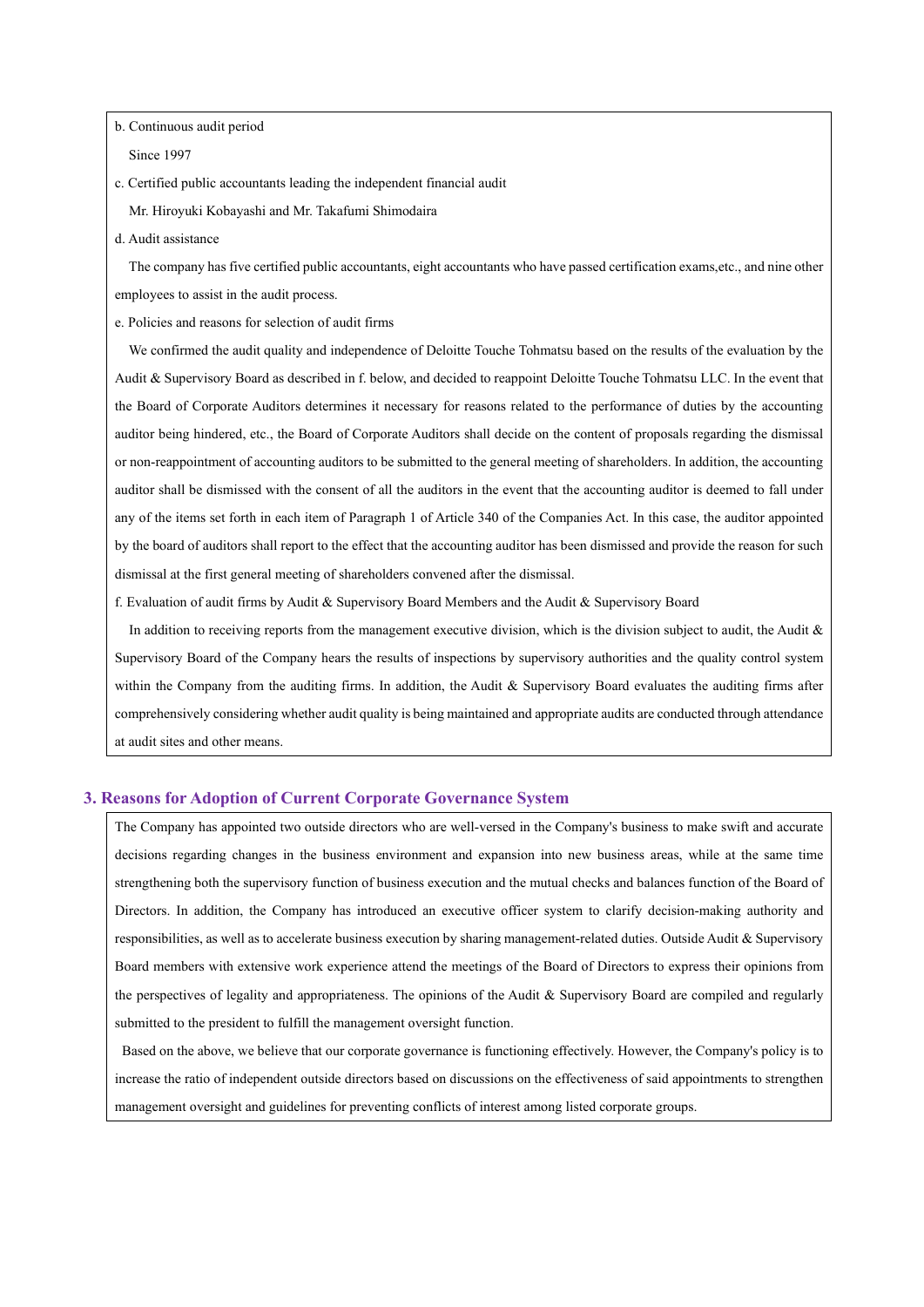# **III. Implementation of Measures for Shareholders and Other Stakeholders**

# **1. Status of Measures to Vitalize the General Meeting of Shareholders and Enable Smooth Exercise of Voting Rights [Updated]**

|                                                       | Supplementary Explanations                                                                            |
|-------------------------------------------------------|-------------------------------------------------------------------------------------------------------|
| Early Notification of                                 | Notices for convocations of a general meeting of shareholders are to be dispatched earlier than two   |
| General Meeting of<br>Shareholders                    | weeks prior to the statutory time limit in order to ensure adequate time for shareholders to consider |
|                                                       | meeting proposals and to exercise their voting rights appropriately. Notices of convocation are also  |
|                                                       | announced via TDnet and our website during the period from the resolution of the Board of             |
|                                                       | Directors to convocation of a general meeting of shareholders to the time of dispatch.                |
| <b>Scheduling General</b>                             | Establishment of a general meeting of shareholders that avoids peak days                              |
| Meeting of Shareholders<br>Avoiding the Peak Day      | From the viewpoint of enhancing constructive dialogue with shareholders, we have set the holding      |
|                                                       | date to avoid so-called peak days to ensure that as many shareholders as possible can attend.         |
| <b>Allowing Electronic</b>                            | We have introduced a system for exercising voting rights via the Internet so that as many             |
| <b>Exercise of Voting Rights</b>                      | shareholders as possible can exercise their voting rights.                                            |
| Participation in Electronic<br><b>Voting Platform</b> | We participate in the voting platform.                                                                |
| Providing Convocation<br>Notice in English            | Partial English translations of convocation notices are made available on our website.                |
| Other                                                 | We post convocation notices, notices of resolutions, management policy briefing materials and         |
|                                                       | videos of business reports on our website.                                                            |

# **2. IR Activities [Updated]**

|                                                                                  | Supplementary Explanations                                                                                                                                                                                                                        | Explanation<br>Representative<br>by |
|----------------------------------------------------------------------------------|---------------------------------------------------------------------------------------------------------------------------------------------------------------------------------------------------------------------------------------------------|-------------------------------------|
| Preparation and<br><b>Publication of Disclosure</b><br>Policy                    | Out basic policies and methods of information disclosure are posted on our<br>website.                                                                                                                                                            |                                     |
| Regular Investor<br><b>Briefings for Retail</b><br><b>Investors</b>              | In principle, these meetings are held several times a year.                                                                                                                                                                                       | None                                |
| Regular Investor<br>Briefings for Analysts and<br><b>Institutional Investors</b> | In principle, the meeting is held on the same day of the announcement of<br>quarterly financial results.                                                                                                                                          | Yes                                 |
| Regular Investor<br><b>Briefings for Overseas</b><br><b>Investors</b>            | We will consider shareholder composition and other factors in the future.                                                                                                                                                                         | None                                |
| Posting of IR Materials<br>on Website                                            | The Company posts securities (quarterly) reports, financial results,<br>summaries of quarterly financial results, shareholder newsletters, financial<br>results briefing materials, individual investor briefing materials, and news<br>releases. |                                     |
| Establishment of<br>Department and/or<br>Manager in Charge of<br>IR              | Corporate Planning Dept.                                                                                                                                                                                                                          |                                     |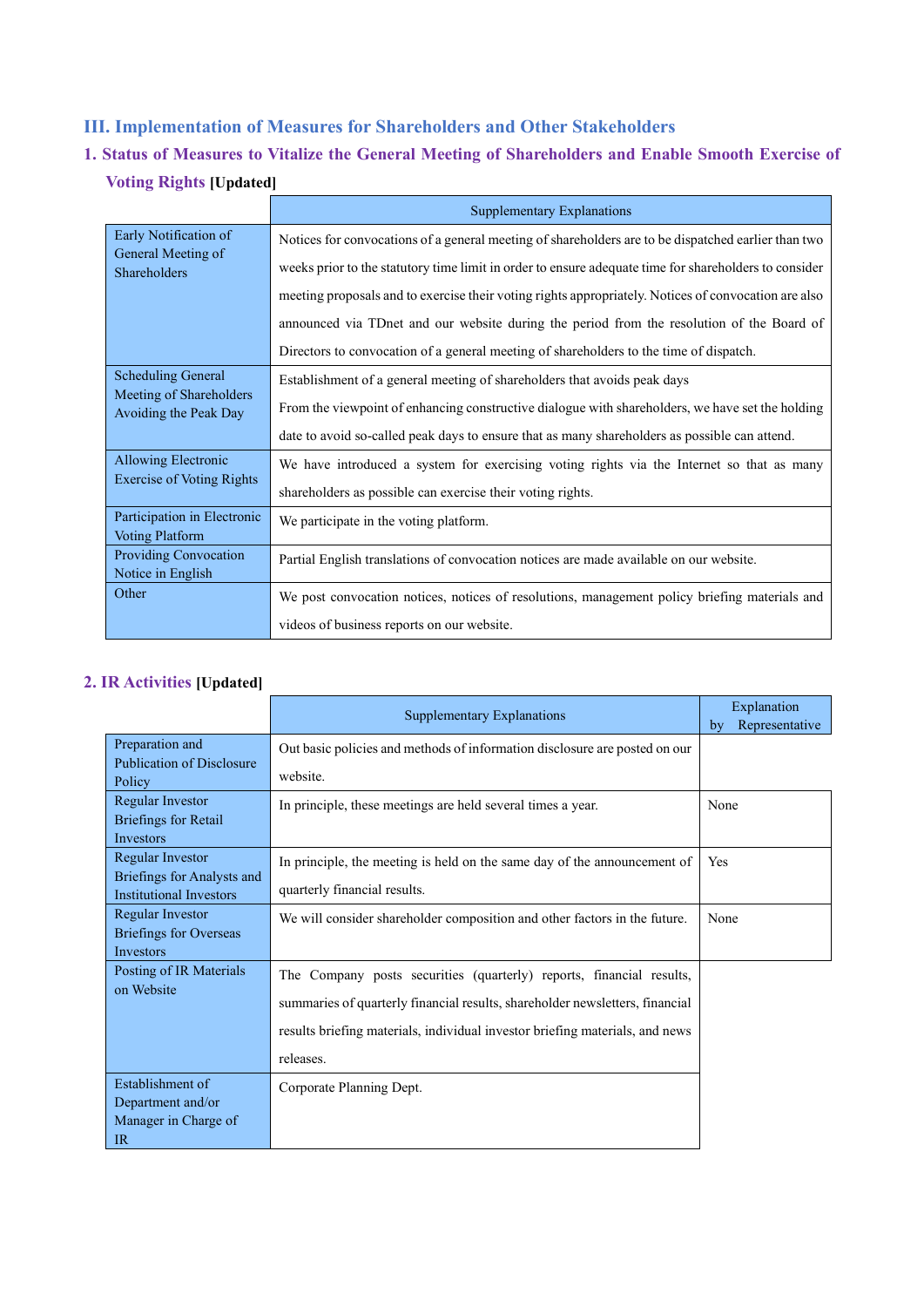## **3. Measures to Ensure Due Respect for Stakeholders [Updated]**

|                                                             | <b>Supplementary Explanations</b>                                                                      |  |
|-------------------------------------------------------------|--------------------------------------------------------------------------------------------------------|--|
| Stipulation of Internal                                     | As stated in the Basic views of Corporate Governance, we have stipulated that we will strive for       |  |
| Rules for Respecting the<br><b>Position of Stakeholders</b> | appropriate cooperation with our shareholders and other various stakeholders. We have also             |  |
|                                                             | formulated "Officer and Employee Code of Conduct", a code of conduct that all officers and             |  |
|                                                             | employees must observe when conducting their own operations, and are working to conduct                |  |
|                                                             | business in a sound and fair manner.                                                                   |  |
| Implementation of                                           | We will respond appropriately to social and environmental issues and other sustainability-related      |  |
| <b>Environmental Activities,</b><br>CSR Activities, etc.    | issues. We disclose our basic philosophy and main initiatives for sustainability activities, including |  |
|                                                             | CSR activities, on our website.                                                                        |  |
|                                                             | https://www.softbanktech.co.jp/en/about/sustainability/                                                |  |
| Development of Policies                                     | Our Disclosure Policy stipulates that the Company discloses information in a timely and                |  |
| on Information Provision<br>to Stakeholders                 | appropriate manner in accordance with the Tokyo Stock Exchange's Rules on Timely Disclosure            |  |
|                                                             | of Corporate Information of Issuers of Listed Securities and other relevant laws and regulations,      |  |
|                                                             | as well as information that is subject to statutory and timely disclosure, as well as important        |  |
|                                                             | information that may affect investment decisions, in a fair and prompt manner.                         |  |
| Other                                                       | We provide our employees with quarterly explanations of our financial results. In addition, financial  |  |
|                                                             | statements and other financial results, news releases, events, and announcements of events are posted  |  |
|                                                             | on our website on a regular basis to inform our stakeholders. In addition, the Corporate Planning      |  |
|                                                             | Department responds to inquiries by phone or email from shareholders, investors, and so forth.         |  |

## **IV. Matters Related to the Internal Control System**

## **1. Basic Views on Internal Control System and the Progress of System Development**

The Board of Directors has resolved to adopt the following basic policies for the establishment of systems to ensure appropriate business operations:

a. A system to ensure that the execution of professional duties by board members and employees conform to the law and to our Articles of Incorporation

Based on the Officer and Employee Code of Conduct, we are striving to raise awareness of compliance through compliance training for directors and employees, and to thoroughly execute duties based on various compliance-related regulations. In addition, in accordance with the Officer and Employee Code of Conduct, the Company rejects any involvement with antisocial forces and strives to develop internal measures, such as the inclusion of clauses for the exclusion of organized crime groups in various basic contracts, in order to take a resolute stance against such forces and deal with them appropriately. We conduct periodic monitoring in accordance with the Internal Audit Regulations and other internal regulations to ensure compliance with laws and the Articles of Incorporation relating to the execution of duties by directors and employees. In addition, the Company has established the Management Issues Review Committee, which is composed of directors other than the president, as an advisory body to the Board of Directors to discuss medium-to long-term management issues, oversight of management execution, compliance assurance, and corporate governance issues.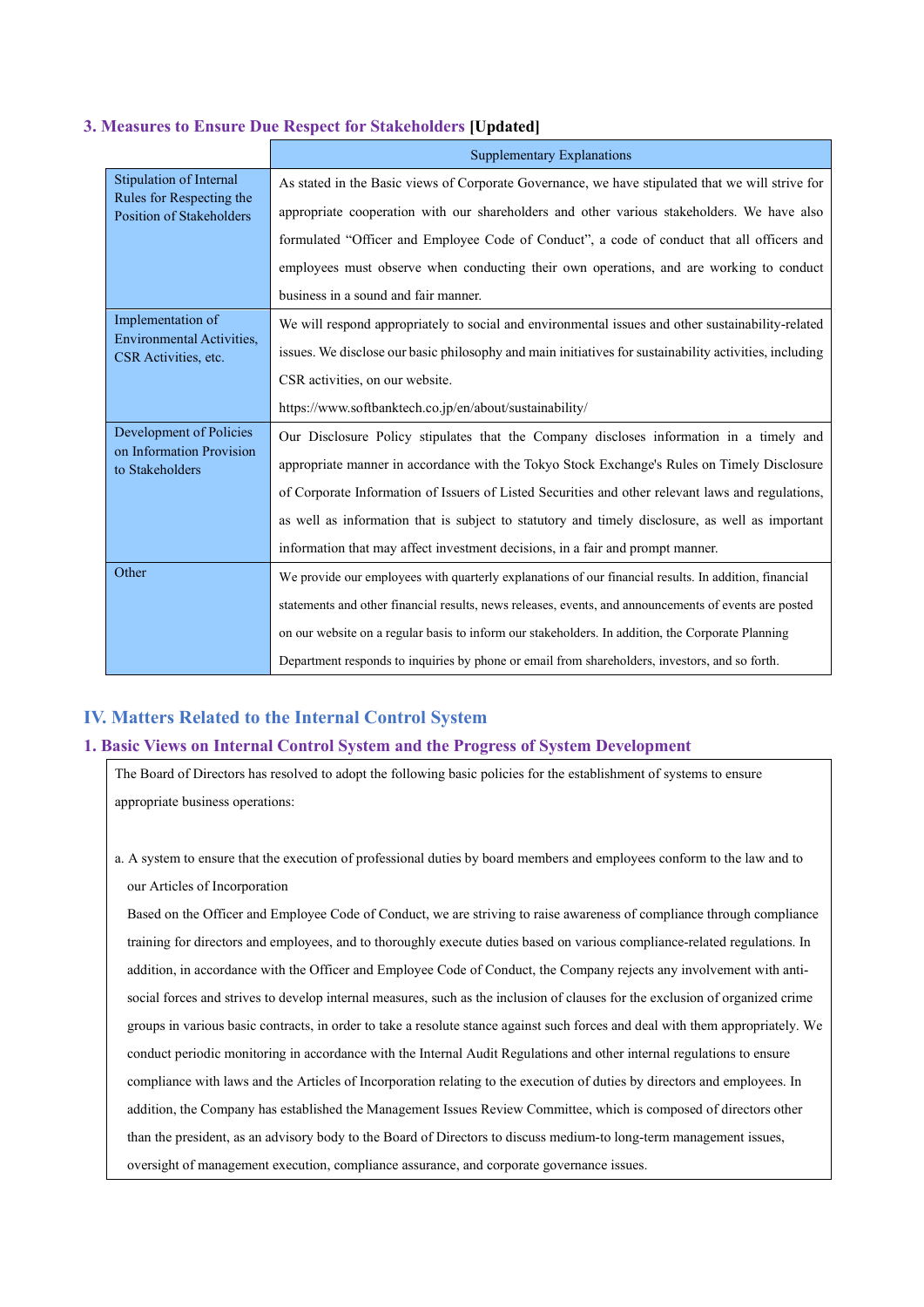b. System for the maintenance and management of information with respect to directors' execution of duties We manage the minutes of general meetings of shareholders, minutes of meetings of the Board of Directors, minutes of meetings of the Board of Corporate Auditors, business reports, and financial statements by the department in charge in accordance with laws and regulations, the Articles of Incorporation, and the Document Preservation Control Regulations. In addition, documents related to the execution of business by directors are kept and managed by the respective departments in charge in accordance with laws and regulations and the "Document Retention Management Rules." Directors ensure that all employees are fully aware of these documents.

c. Systems for managing risks of loss including the relevant internal regulations

We identify external and internal risks that threaten the sustainable development of the company and the safety of officers and employees, and take the following measures to respond to them:

- We have formulated the Crisis Management Rules and the Basic Guidelines for Crisis Management as rules for appropriately recognizing and managing risks, appointed a manager to be responsible for risk management, and appointed a supervisory department for each risk according to the type of risk, and established a risk management system for the Company.

- The Risk Management Committee has been established to collect, analyze, and prevent information on risks.

- In the event that a serious risk materializes, we will establish an emergency headquarters and take appropriate measures to minimize damage.

With regard to crisis management for disasters, etc., we strive to ensure the safety of our officers and employees by introducing a safety confirmation system and other measures. Furthermore, in order to lead information security activities, we have established an Information Security Measures Committee to develop an information security system based on various information-related regulations, as well as to conduct audits and education.

### d. System for ensuring efficient execution of directors' duties

We clarify the duties and operations of the Board of Directors in the Regulations of the Board of Directors and specify matters to be resolved and reported. In addition, the Company ensures an efficient management system by optimizing the authority of duties and decision-making through the Authority Regulations. In addition, the term of office for directors is set at one year in order to ensure an agile response to changes in the business environment and to clarify the management responsibilities of directors. At the same time, we have introduced an executive officer system to clarify management responsibilities and improve the efficiency of decision-making and business execution.

## e. System to ensure appropriate business operations within the SBT Group

We have established the SBT Group Charter, which serves as a common code of conduct for our group. In addition, in order to ensure smooth business operations while respecting the autonomy of Group companies, we have established the SBT Group Company Management Regulations and established supervisory divisions to improve the integrity and efficiency of Group management, as well as to establish the following systems:

- We dispatch officers to major subsidiaries and, through the Boards of Directors of our subsidiaries, monitor the business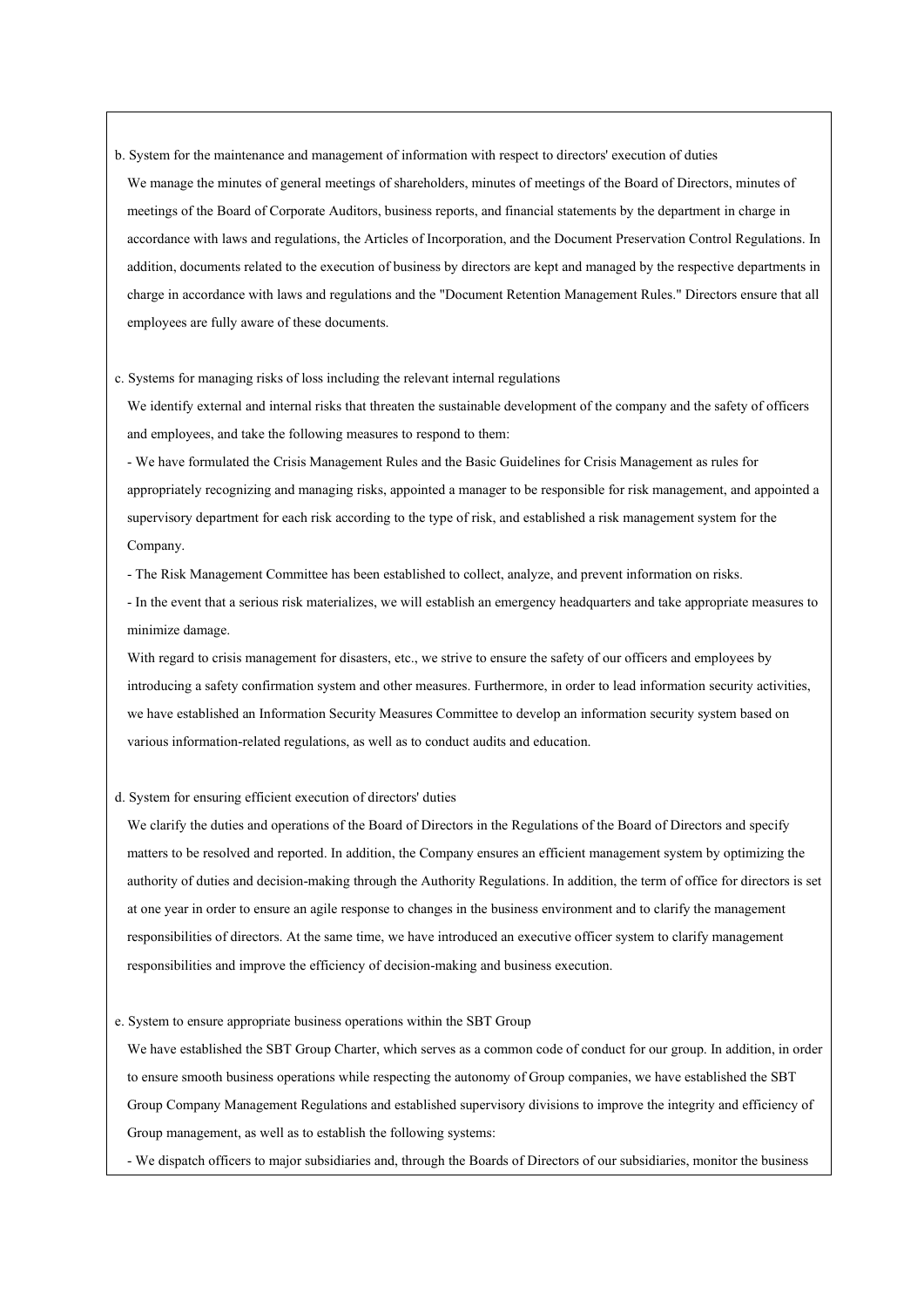conditions and financial condition of subsidiaries. In addition, every month our Board of Directors reports on the content of our business operations and considers matters of importance.

- We have established the SBT Group Compliance Regulations and are promoting compliance throughout the Group. At the same time, we are expanding the scope of our Free Access Line (hotline) to cover all Group companies in the interest of ensuring the effectiveness of compliance within our Group.

- In order to develop and strengthen risk management throughout the entire Group, we have established the SBT Group Risk Management Regulations and, as necessary, conduct operational audits of our subsidiaries in order to effectively monitor risks.

f. Matters related to the system concerning employees who are to assist in the duties of auditors, matters concerning the independence of such employees from the directors, and matters concerning ensuring the effectiveness of instructions given to such employees.

We do not currently have a dedicated employee assigned to assist the Audit & Supervisory Board Members in their duties. However, when requested by the Audit & Supervisory Board Members, employees in each division, including the Internal Audit Office, shall assist in such duties. Employees who assist in the duties of corporate auditors shall prioritize instructions given by corporate auditors when they receive such instructions, and shall not be subject to the instructions of directors, etc. with respect to such instructions.

g. System for directors and employees of the Company and subsidiaries to report to Audit & Supervisory Board members, and other systems for reporting to Audit & Supervisory Board members

Directors and employees of the Company and its subsidiaries are required to immediately report any violation of laws and regulations, of the Articles of Incorporation, or the existence of any other fact that is likely to cause serious damage to the Company in the course of business operations. Furthermore, Directors of the Company and its subsidiaries are required to make the forementioned reporting obligations known to the public. In addition, Directors and employees are required to promptly report on matters related to business execution from the Audit & Supervisory Board Members when they are required to do so. Yet further, the Audit & Supervisory Board Members receive reports on the results of audits from the Internal Audit Office, and when they are aware of the need for additional audits and improvement measures, they can issue instructions as necessary. We and our subsidiaries prohibit the adverse treatment of persons who have made these reports to corporate auditors, and make known any such violations.

h. Matters concerning the procedures for advance payment or redemption of expenses incurred in the performance of duties by company auditors, as well as other policies for the disposal of expenses or liabilities incurred in the performance of duties When the statutory auditor requests advance payment of necessary expenses for the execution of his/her duties, etc., we promptly handle such expenses or liabilities.

i. Other systems to ensure effective audits by corporate auditors

The Audit & Supervisory Board Members receive reports on the results of audits from the Internal Audit Office and the accounting auditor, and cooperate in the implementation of audits. In addition, the Audit & Supervisory Board Members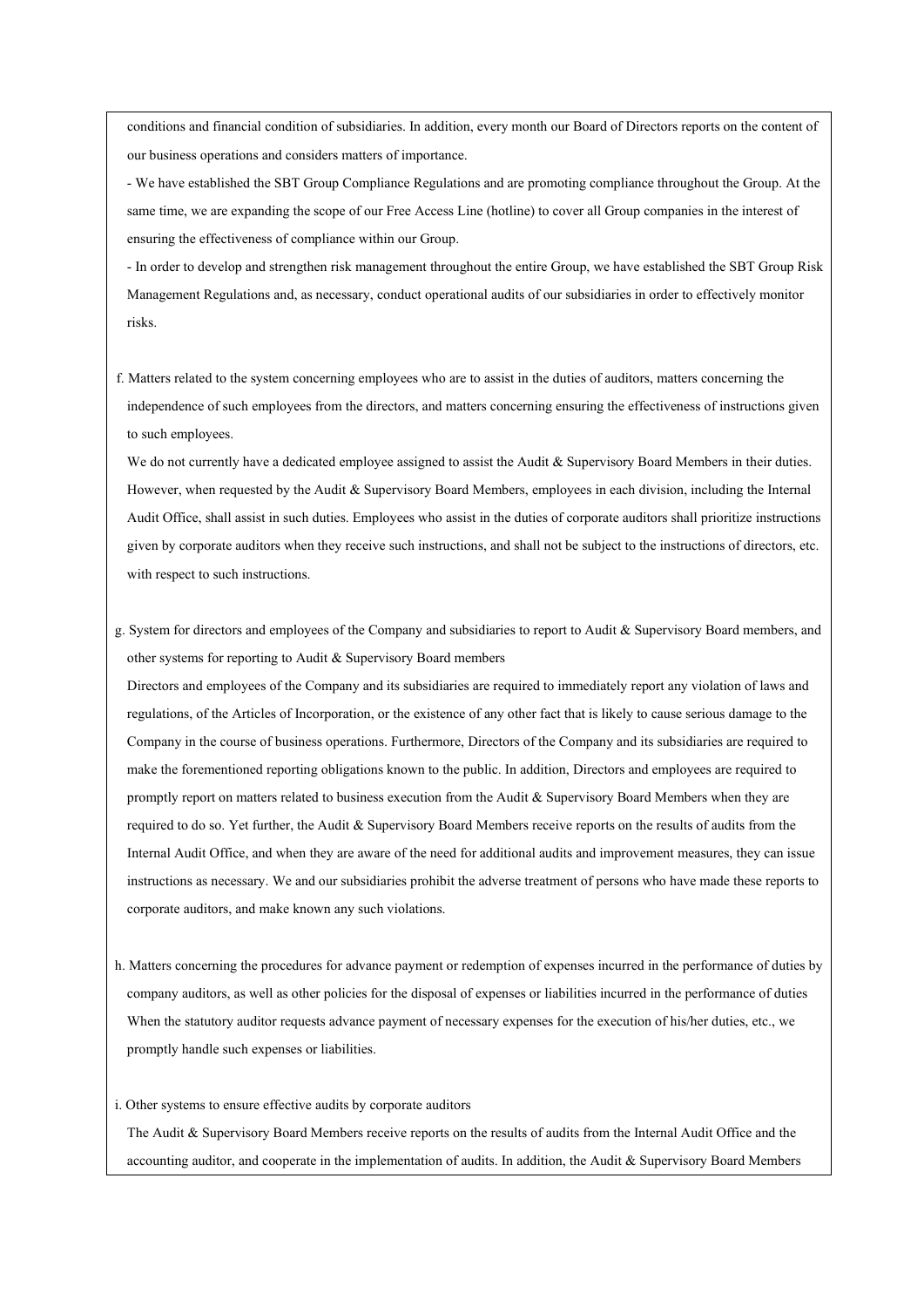and the Internal Audit Office hold regular liaison meetings to share information, report on the status of implementation of respective audits, and maintain close communication regarding the implementation of other cooperative audits. In order to supervise the accounting auditor and ensure the independence of the accounting auditor from the directors, the Board of Corporate Auditors independently receives reports on the audit results of the accounting auditor. In addition, Audit & Supervisory Board members attend meetings of the Board of Directors, express their opinions, and make recommendations and reports to the Audit & Supervisory Board.

j. System to Ensure Appropriateness and Reliability of Financial Reporting

To ensure the appropriateness and reliability of financial reporting, we have formulated a Basic Policy on Internal Control over Financial Reporting, and have established a system to promote internal control, including the establishment of an Internal Control Committee and the appointment of a director in charge of supervision. Furthermore, in order to properly respond to the Financial Instruments and Exchange Act and other related laws and regulations, the Group is working to improve the reliability of financial reporting by establishing an information processing system.

## **2. Basic Views on Excluding Antisocial Forces and the Progress of System Development**

In our Officer and Employee Code of Conduct, we have established a policy of refusing any and all involvement with anti-social forces, and in order to take a resolute attitude toward these issues and take appropriate measures, we are working to establish internal arrangements such as incorporating the exclusion provisions of organized crime syndicates into various basic contracts. The General Affairs Department and the Legal Department act as contact points for responding to unreasonable demands from anti-social forces in cooperation with the police authorities, lawyers, and other external specialist organizations, taking a resolute stance and rejecting them absolutely.

## **V. Other**

## **1. Adoption of Anti-Takeover Measures**

|                                   | Adoption of Anti-Takeover Measures | Not Adopted |  |  |  |  |
|-----------------------------------|------------------------------------|-------------|--|--|--|--|
| <b>Supplementary Explanations</b> |                                    |             |  |  |  |  |
|                                   | ۰                                  |             |  |  |  |  |

## **2. Other Matters Concerning Corporate Governance System**

### **Information disclosure system**

### **1. Basic policy on timely disclosure**

We emphasize proactive disclosure to increase management transparency as part of our corporate governance. We disclose information in a timely and appropriate manner so that all stakeholders—including shareholders, investors, and business partners—can make appropriate decisions.

In accordance with the Tokyo Stock Exchange's Regulations on Timely Disclosure of Company Information of Issuers of Listed Securities, the Company shall disclose information on the facts of determination, information on the facts of occurrence, and information on financial results in the Timely Disclosure Information Inspection Service operated by the Tokyo Stock Exchange (hereinafter referred to as TDnet) and subsequently releases it to the media without delay. In addition, the Company shall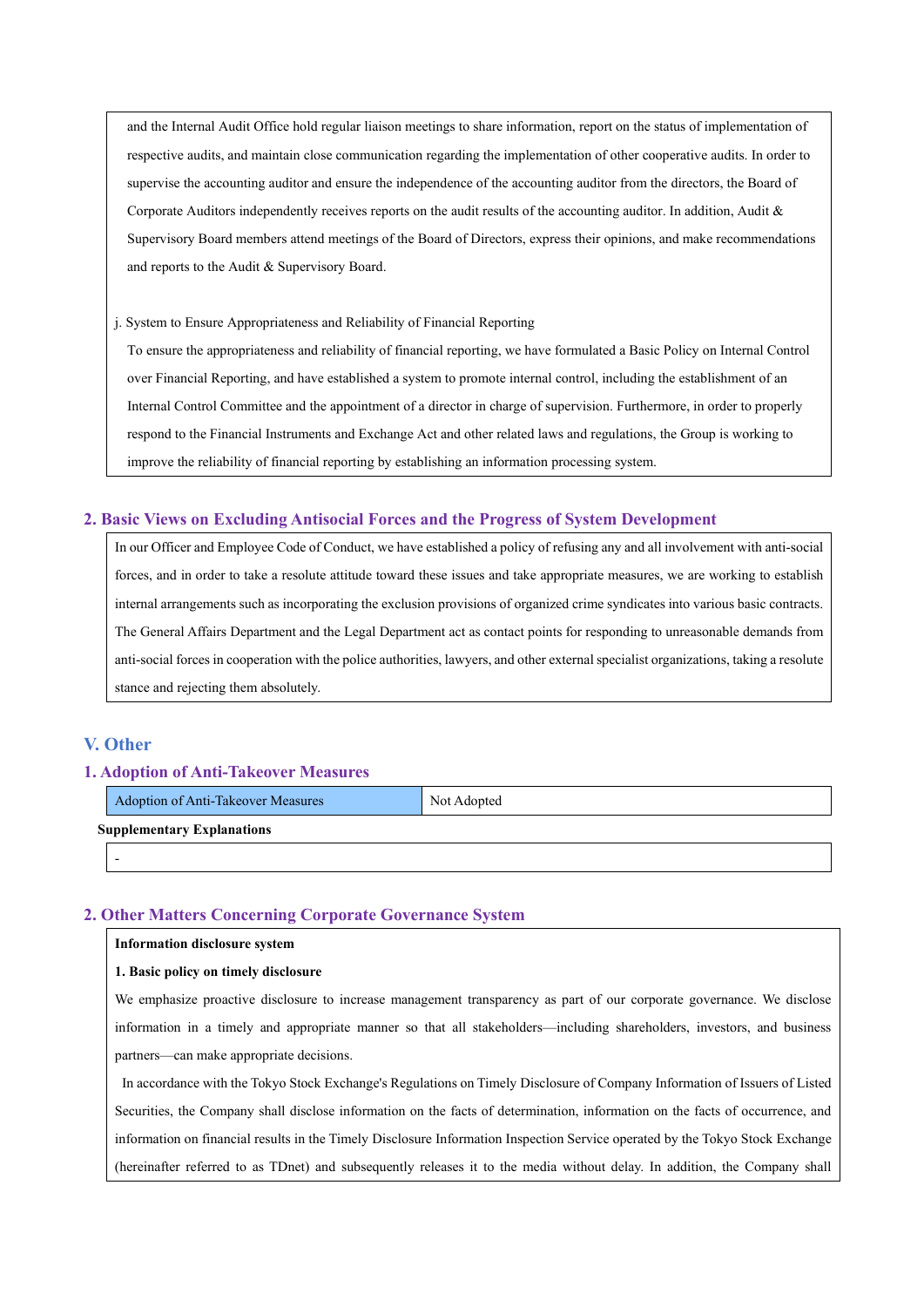appropriately disclose information in accordance with the provisions of the Financial Instruments and Exchange Act and other laws and regulations. In addition, we will promptly post information announced through TDnet and other media on our website. We are also actively disclosing other important information as "other important information" that our Group believe should be disclosed.

## **2. Internal system for timely disclosure**

For timely disclosure, we gather the information collected from each department that are Corporate Planning Department, Finance & Accounting Department, Legal Department.

It is consulted with an information handling person in charge and a number of specialized department elected by an information handling person in charge. It is approved by the information handling person or board of directors, thereafter, a procedure of the information disclosure is taken promptly.

We will disclose the other information that we judges as important, in the same procedure as previously described.

## **3. Chart of corporate governance system**

Figure of the internal management system for timely disclosure information